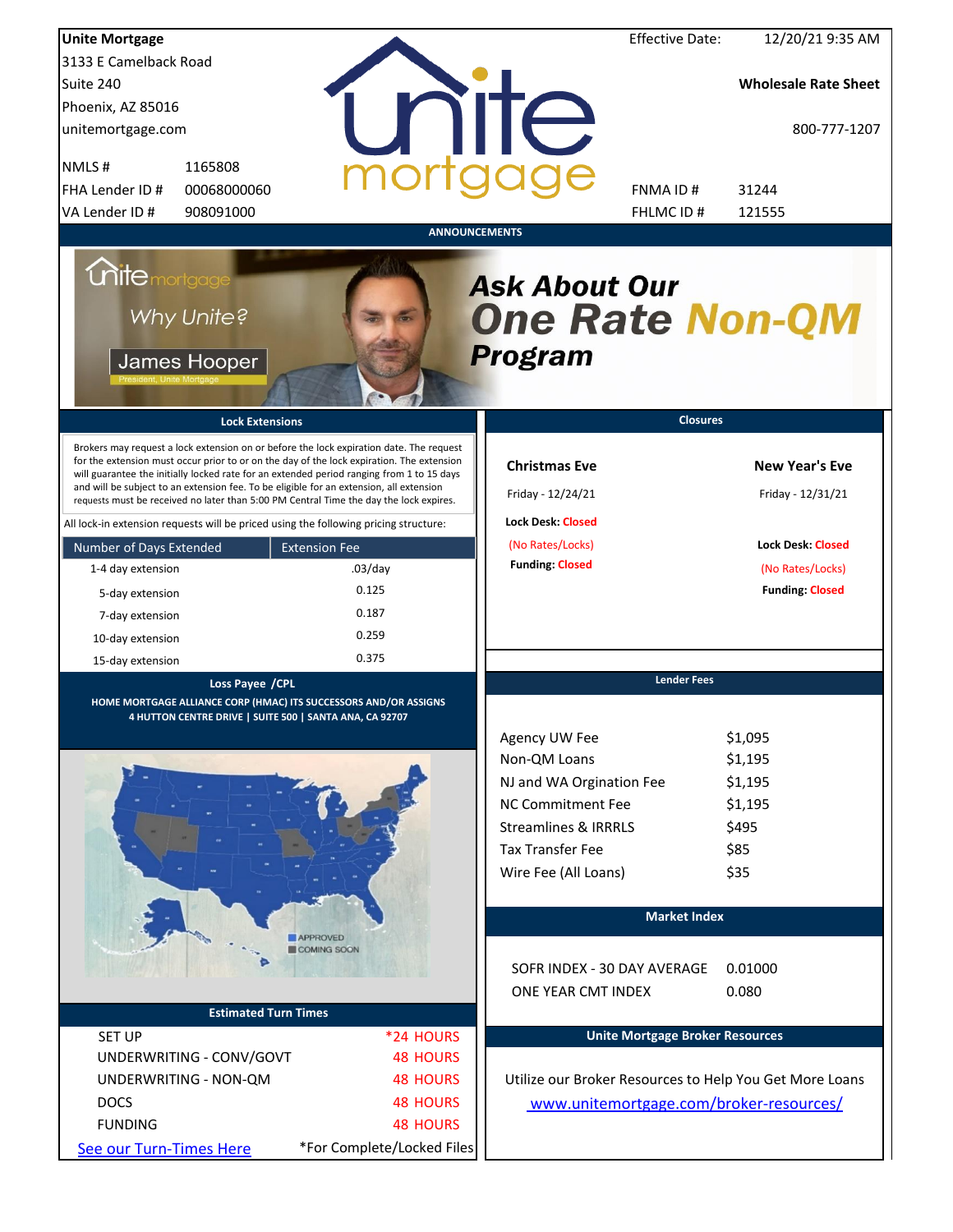

Rates are subject to change without prior notice Not for Public View • For Professional Use Only **Lock Desk**

[locks@unitemtg.com](mailto:locks@unitemtg.com) File Update: 20-Dec-2021

Effective Date: 20-Dec-2021 20:00 P.M. PST Price Change Effective: 9:00 AM PST Lock Hours: 9:00 A.M. - 3:00 P.M. PST

## **ONE RATE - DSCR/ Bank Statements**

Price Change Effective: 9:00 AM PST

| <b>DSCR</b>                 |                 |                    |                               |                               |  |  |  |  |  |  |
|-----------------------------|-----------------|--------------------|-------------------------------|-------------------------------|--|--|--|--|--|--|
| <b>25 DAY PRICING</b>       |                 |                    | <b>HIGHLIGHTS</b>             |                               |  |  |  |  |  |  |
| <b>RATE</b>                 | 30YR FIX        |                    |                               |                               |  |  |  |  |  |  |
|                             |                 | <b>Credit</b>      | $700+$                        | $720+$                        |  |  |  |  |  |  |
| 4.375                       | 100.0000        | <b>Product</b>     | 30 yr fixed Full Amortization | 30 yr fixed Full Amortization |  |  |  |  |  |  |
|                             |                 | <b>Loan Amount</b> | 300.001-1.0MM                 | 300.001-1.0MM                 |  |  |  |  |  |  |
|                             |                 | <b>DSCR</b>        | $+1.100$                      | Not Applicable                |  |  |  |  |  |  |
|                             |                 |                    | Purchase 70%                  | Purchase 80%                  |  |  |  |  |  |  |
| <b>24 MO BANK STATEMENT</b> |                 | <b>Purpose</b>     | Rate-Term 70%                 | Rate-Term 80%                 |  |  |  |  |  |  |
| <b>25 DAY PRICING</b>       |                 |                    | Cash-Out 65%                  | Cash-Out 75%                  |  |  |  |  |  |  |
| <b>RATE</b>                 | <b>30YR FIX</b> | <b>Occupancy</b>   | Non Owner Occupied            | Owner Occupied                |  |  |  |  |  |  |
|                             |                 | <b>ACH</b>         | Required                      | Required                      |  |  |  |  |  |  |
| 4.125                       | 100.0000        | <b>PPP</b>         | 5 Years                       | None                          |  |  |  |  |  |  |
|                             |                 | <b>Reserves</b>    | 12 Month PITIA                | 12 Month PITIA                |  |  |  |  |  |  |
|                             |                 | <b>Escrows</b>     | Required                      | Required                      |  |  |  |  |  |  |
|                             |                 | <b>Property</b>    | Single Unit only              | Single Unit Only              |  |  |  |  |  |  |
|                             |                 |                    | $M = 1124.24 \times 11000$    |                               |  |  |  |  |  |  |

**No Hits for LLPAs !!!**

## **DSCR PRIME PLUS**

| <b>30 DAY PRICING</b> |                |                 |  |  |  |  |  |
|-----------------------|----------------|-----------------|--|--|--|--|--|
| <b>RATE</b>           | <b>5/6 ARM</b> | <b>30YR FIX</b> |  |  |  |  |  |
| 6.500                 | 106.2500       | 106.0000        |  |  |  |  |  |
| 6.375                 | 106.0000       | 105.7500        |  |  |  |  |  |
| 6.250                 | 105.7500       | 105.5000        |  |  |  |  |  |
| 6.125                 | 105.5000       | 105.2500        |  |  |  |  |  |
| 6.000                 | 105.2500       | 105.0000        |  |  |  |  |  |
| 5.875                 | 105.0000       | 104.7500        |  |  |  |  |  |
| 5.750                 | 104.7500       | 104.5000        |  |  |  |  |  |
| 5.625                 | 104.5000       | 104.2500        |  |  |  |  |  |
| 5.500                 | 104.2500       | 104.0000        |  |  |  |  |  |
| 5.375                 | 104.0000       | 103.7500        |  |  |  |  |  |
| 5.250                 | 103.7500       | 103.5000        |  |  |  |  |  |
| 5.125                 | 103.5000       | 103.2500        |  |  |  |  |  |
| 5.000                 | 103.2500       | 103.0000        |  |  |  |  |  |
| 4.875                 | 103.0000       | 102.7500        |  |  |  |  |  |
| 4.750                 | 102.6250       | 102.3750        |  |  |  |  |  |
| 4.625                 | 102.2500       | 102.0000        |  |  |  |  |  |
| 4.500                 | 101.8750       | 101.6250        |  |  |  |  |  |
| 4.375                 | 101.5000       | 101.2500        |  |  |  |  |  |

| <b>MAX PRICING</b> (Lower of Price or Premium) |          |  |  |  |  |  |  |  |
|------------------------------------------------|----------|--|--|--|--|--|--|--|
| No Prepay - Hard                               | 100.5000 |  |  |  |  |  |  |  |
| 1yr Prepay - Hard                              | 100.7500 |  |  |  |  |  |  |  |
| 2yr Prepay - Hard                              | 101.0000 |  |  |  |  |  |  |  |
| 3yr Prepay - Hard                              | 101.2500 |  |  |  |  |  |  |  |
| 4yr Prepay - Hard                              | 101.5000 |  |  |  |  |  |  |  |
| 5yr Prepay - Hard                              | 101.7500 |  |  |  |  |  |  |  |

| <b>ARM MARGIN</b> |             |  |  |  |  |  |
|-------------------|-------------|--|--|--|--|--|
| 5.000             | <b>SOFR</b> |  |  |  |  |  |
|                   |             |  |  |  |  |  |

| <b>LOCK FEES</b>        |         |  |  |  |  |  |  |
|-------------------------|---------|--|--|--|--|--|--|
| Relock Fee:             | .250    |  |  |  |  |  |  |
| Extension Fee Per Diem: | .030    |  |  |  |  |  |  |
| <b>Extension Max:</b>   | 15 Days |  |  |  |  |  |  |

| <b>RATE</b><br>6.500 | <b>5/6 ARM</b>          |                                                |                                 |                      |          |          |          |          |          |          |
|----------------------|-------------------------|------------------------------------------------|---------------------------------|----------------------|----------|----------|----------|----------|----------|----------|
|                      |                         | 30YR FIX                                       | LTV                             |                      |          |          |          |          |          |          |
|                      | 106.2500                | 106.0000                                       | <b>Documentation</b>            | <b>Credit Score</b>  | 00.01-50 | 50.01-55 | 55.01-60 | 60.01-65 | 65.01-70 | 70.01-75 |
| 6.375                | 106.0000                | 105.7500                                       |                                 | $\geq 780$           | (0.250)  | (0.375)  | (0.500)  | (0.625)  | (0.875)  | (1.125)  |
| 6.250                | 105.7500                | 105.5000                                       |                                 | 760 - 779            | (0.375)  | (0.375)  | (0.625)  | (0.875)  | (1.000)  | (1.375)  |
| 6.125                | 105.5000                | 105.2500                                       |                                 | 740 - 759            | (0.375)  | (0.500)  | (0.750)  | (1.000)  | (1.250)  | (1.625)  |
| 6.000                | 105.2500                | 105.0000                                       | <b>DSCR</b>                     | 720 - 739            | (0.500)  | (0.625)  | (0.875)  | (1.125)  | (1.500)  | (2.000)  |
| 5.875                | 105.0000                | 104.7500                                       |                                 | 700 - 719            | (0.625)  | (0.750)  | (1.000)  | (1.375)  | (1.875)  | #N/A     |
| 5.750                | 104.7500                | 104.5000                                       |                                 | 680 - 699            | (0.875)  | (1.000)  | (1.250)  | (1.750)  | #N/A     | #N/A     |
| 5.625                | 104.5000                | 104.2500                                       |                                 | 660 - 679            | (1.375)  | (1.500)  | (1.625)  | (2.250)  | #N/A     | #N/A     |
| 5.500                | 104.2500                | 104.0000                                       |                                 | 5/6 40yr ARM SOFR    | (0.250)  | (0.250)  | (0.250)  | (0.250)  | (0.250)  | (0.250)  |
| 5.375                | 104.0000                | 103.7500                                       | Product                         | 40yr Fixed           | (0.250)  | (0.250)  | (0.250)  | (0.250)  | (0.250)  | (0.250)  |
| 5.250                | 103.7500                | 103.5000                                       |                                 | Interest-Only        | (0.250)  | (0.250)  | (0.375)  | (0.500)  | (0.625)  | (0.750)  |
| 5.125                | 103.5000                | 103.2500                                       |                                 | 150,000-200k         | (0.500)  | (0.500)  | (0.500)  | (0.500)  | (0.500)  | (0.750)  |
| 5.000                | 103.2500                | 103.0000                                       |                                 | 200,001-300k         | 0.000    | 0.000    | 0.000    | 0.000    | (0.250)  | (0.250)  |
| 4.875                | 103.0000                | 102.7500                                       |                                 | 300,001-1.0m         | 0.000    | 0.000    | 0.000    | 0.000    | 0.000    | 0.000    |
| 4.750                | 102.6250                | 102.3750                                       | <b>Loan Amount</b>              | 1,000,001-1.5m       | (0.250)  | (0.250)  | (0.250)  | (0.250)  | (0.250)  | (0.250)  |
| 4.625                | 102.2500                | 102.0000                                       |                                 | 1,500,001-2.0m       | (0.500)  | (0.500)  | (0.500)  | $\#N/A$  | #N/A     | $\#N/A$  |
| 4.500                | 101.8750                | 101.6250                                       |                                 | 2,000,001-2.5m       | (0.750)  | (0.750)  | (0.750)  | #N/A     | #N/A     | #N/A     |
| 4.375                | 101.5000                | 101.2500                                       |                                 | 2,500,001-3.0m       | (0.750)  | (0.750)  | (0.750)  | $\#N/A$  | $\#N/A$  | $\#N/A$  |
|                      |                         |                                                |                                 | $DSCR \geq 1.5$      | 0.250    | 0.250    | 0.250    | 0.250    | 0.250    | 0.250    |
|                      |                         | <b>MAX PRICING</b> (Lower of Price or Premium) | <b>DSCR</b>                     | DSCR 1.25-1.49       | 0.250    | 0.250    | 0.250    | 0.250    | 0.250    | 0.250    |
| No Prepay - Hard     |                         | 100.5000                                       |                                 | DSCR 1.10-1.24       | 0.000    | 0.000    | 0.000    | 0.000    | 0.000    | 0.000    |
| 1yr Prepay - Hard    |                         | 100.7500                                       | <b>Purpose</b>                  | Cash-Out             | (0.250)  | (0.375)  | (0.375)  | (0.375)  | #N/A     | $\#N/A$  |
| 2yr Prepay - Hard    |                         | 101.0000                                       |                                 | Condo-Warrantable    | (0.250)  | (0.250)  | (0.250)  | (0.250)  | (0.500)  | (0.500)  |
| 3yr Prepay - Hard    |                         | 101.2500                                       | <b>Property Type</b>            | Condo-NonWarrantable | (0.500)  | (0.500)  | (0.500)  | (0.500)  | #N/A     | #N/A     |
| 4yr Prepay - Hard    |                         | 101.5000                                       |                                 | 2-4 Unit             | (0.250)  | (0.250)  | (0.250)  | (0.250)  | $\#N/A$  | #N/A     |
| 5yr Prepay - Hard    |                         | 101.7500                                       | <b>Credit / Housing History</b> | 1x30x12              | (0.750)  | (0.750)  | (0.750)  | (0.750)  | (0.750)  | (0.750)  |
|                      |                         |                                                | <b>Other Miscellaneous</b>      | ACH                  | 0.125    | 0.125    | 0.125    | 0.125    | 0.125    | 0.125    |
|                      | <b>ARM MARGIN</b>       |                                                |                                 | No Escrows (No HPML) | (0.150)  | (0.150)  | (0.150)  | (0.150)  | (0.150)  | (0.150)  |
|                      | 5.000                   | <b>SOFR</b>                                    |                                 | No Prepay            | (1.500)  | (1.500)  | (1.500)  | (1.500)  | (1.500)  | (1.500)  |
|                      |                         |                                                |                                 | 1yr Prepay           | (1.000)  | (1.000)  | (1.000)  | (1.000)  | (1.000)  | (1.000)  |
|                      |                         |                                                | <b>Prepay Penalty</b>           | 2yr Prepay           | (0.500)  | (0.500)  | (0.500)  | (0.500)  | (0.500)  | (0.500)  |
|                      | <b>LOCK FEES</b>        |                                                |                                 | 3yr Prepay           | 0.000    | 0.000    | 0.000    | 0.000    | 0.000    | 0.000    |
|                      | Relock Fee:             | .250                                           |                                 | 4yr Prepay           | 0.375    | 0.375    | 0.375    | 0.375    | 0.375    | 0.375    |
|                      | Extension Fee Per Diem: | .030                                           |                                 | <b>5yr Prepay</b>    | 0.750    | 0.750    | 0.750    | 0.750    | 0.750    | 0.750    |
|                      | <b>Extension Max:</b>   | 15 Days                                        |                                 | 25 Day               | 0.000    | 0.000    | 0.000    | 0.000    | 0.000    | 0.000    |
|                      |                         |                                                | <b>Lock Term</b>                | 40 Day               | (0.150)  | (0.150)  | (0.150)  | (0.150)  | (0.150)  | (0.150)  |
|                      |                         |                                                |                                 | 55 Day               | #N/A     | #N/A     | #N/A     | #N/A     | #N/A     | #N/A     |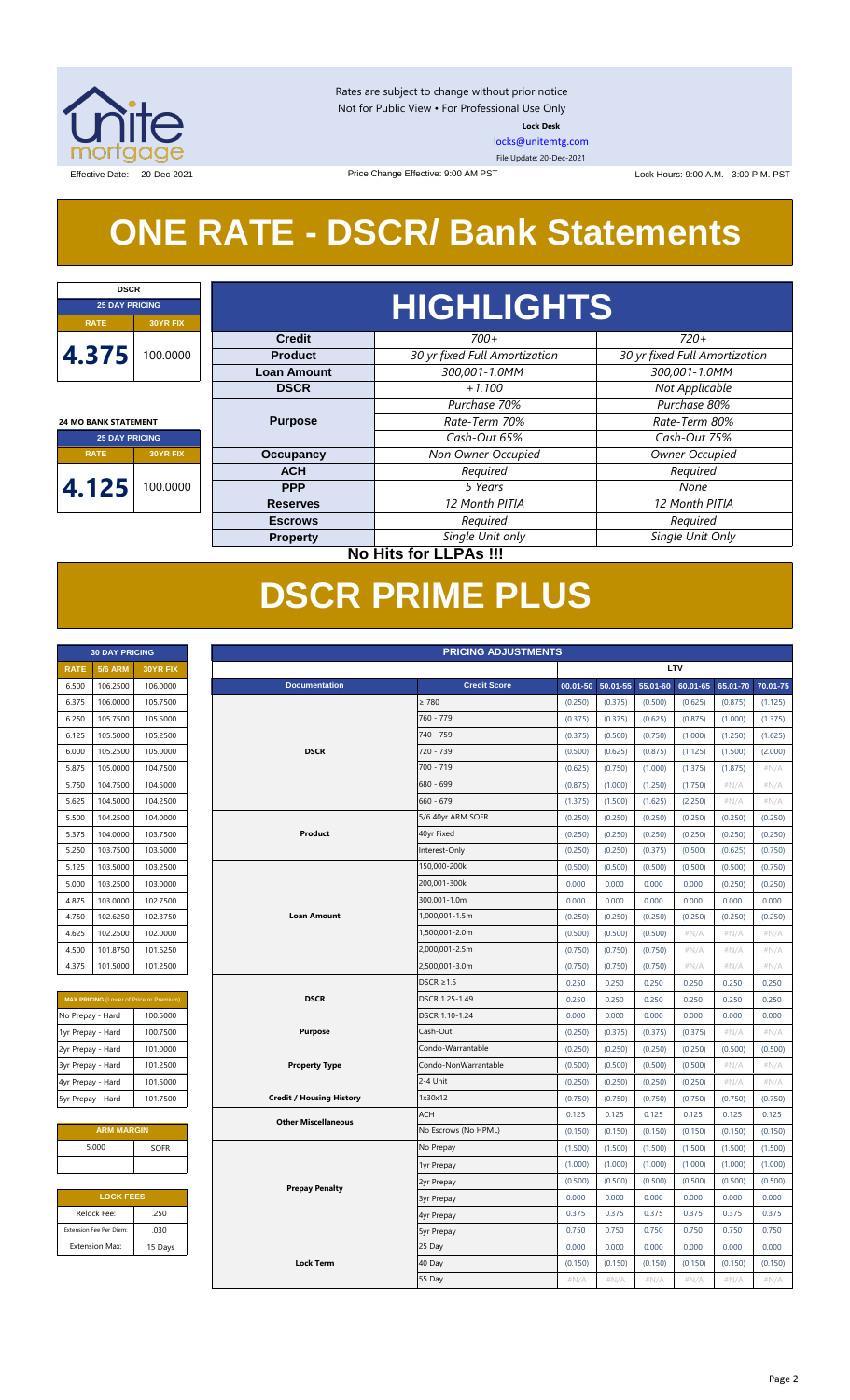

Rates are subject to change without prior notice Not for Public View • For Professional Use Only **Lock Desk**

[locks@unitemtg.com](mailto:locks@unitemtg.com)

File Update: 20-Dec-2021

## **DSCR PRIME & FOREIGN NATIONAL**

|             | <b>30 DAY PRICING</b> |                 |  |  |  |  |  |  |  |
|-------------|-----------------------|-----------------|--|--|--|--|--|--|--|
| <b>RATE</b> | <b>5/6 ARM</b>        | <b>30YR FIX</b> |  |  |  |  |  |  |  |
| 6.750       | 106.0000              | 105.7500        |  |  |  |  |  |  |  |
| 6.625       | 105.7500              | 105.5000        |  |  |  |  |  |  |  |
| 6.500       | 105.5000              | 105.2500        |  |  |  |  |  |  |  |
| 6.375       | 105.2500              | 105.0000        |  |  |  |  |  |  |  |
| 6.250       | 105.0000              | 104.7500        |  |  |  |  |  |  |  |
| 6.125       | 104.7500              | 104.5000        |  |  |  |  |  |  |  |
| 6.000       | 104.5000              | 104.2500        |  |  |  |  |  |  |  |
| 5.875       | 104.2500              | 104.0000        |  |  |  |  |  |  |  |
| 5.750       | 104.0000              | 103.7500        |  |  |  |  |  |  |  |
| 5.625       | 103.7500              | 103.5000        |  |  |  |  |  |  |  |
| 5.500       | 103.5000              | 103.2500        |  |  |  |  |  |  |  |
| 5.375       | 103.2500              | 103.0000        |  |  |  |  |  |  |  |
| 5.250       | 103.0000              | 102.7500        |  |  |  |  |  |  |  |
| 5.125       | 102.7500              | 102.5000        |  |  |  |  |  |  |  |
| 5.000       | 102.5000              | 102.2500        |  |  |  |  |  |  |  |
| 4.875       | 102.2500              | 102,0000        |  |  |  |  |  |  |  |
| 4.750       | 101.8750              | 101.6250        |  |  |  |  |  |  |  |
| 4.625       | 101.5000              | 101.2500        |  |  |  |  |  |  |  |
| 4.500       | 101.1250              | 100.8750        |  |  |  |  |  |  |  |

| <b>MAX PRICING</b> (Lower of Price or Premium) |          |  |  |  |  |  |  |  |
|------------------------------------------------|----------|--|--|--|--|--|--|--|
| No Prepay - Hard                               | 100.7500 |  |  |  |  |  |  |  |
| 1yr Prepay - Hard                              | 101.0000 |  |  |  |  |  |  |  |
| 2yr Prepay - Hard                              | 101.2500 |  |  |  |  |  |  |  |
| 3yr Prepay - Hard                              | 101.5000 |  |  |  |  |  |  |  |
| 4yr Prepay - Hard                              | 101.7500 |  |  |  |  |  |  |  |
| 5yr Prepay - Hard                              | 102.0000 |  |  |  |  |  |  |  |

| <b>ARM MARGIN</b> |             |  |  |  |  |  |
|-------------------|-------------|--|--|--|--|--|
| 5.000             | <b>SOFR</b> |  |  |  |  |  |
|                   |             |  |  |  |  |  |

| <b>LOCK FEES</b>        |         |  |  |  |  |  |  |
|-------------------------|---------|--|--|--|--|--|--|
| Relock Fee:             | .250    |  |  |  |  |  |  |
| Extension Fee Per Diem: | .030    |  |  |  |  |  |  |
| <b>Extension Max:</b>   | 15 Days |  |  |  |  |  |  |

|                   | <b>PRICING ADJUSTMENTS</b><br><b>30 DAY PRICING</b> |                                         |  |                                 |                           |         |                            |         |            |         |                            |         |
|-------------------|-----------------------------------------------------|-----------------------------------------|--|---------------------------------|---------------------------|---------|----------------------------|---------|------------|---------|----------------------------|---------|
| <b>RATE</b>       | <b>5/6 ARM</b>                                      | 30YR FIX                                |  |                                 |                           |         |                            |         | <b>LTV</b> |         |                            |         |
| 6.750             | 106.0000                                            | 105.7500                                |  | <b>Documentation</b>            | <b>Credit Score</b>       |         | 00.01-50 50.01-55 55.01-60 |         | 60.01-65   |         | 65.01-70 70.01-75 75.01-80 |         |
| 6.625             | 105.7500                                            | 105.5000                                |  |                                 | $\geq 780$                | (0.250) | (0.375)                    | (0.500) | (0.625)    | (0.875) | (1.125)                    | (1.750) |
| 6.500             | 105.5000                                            | 105.2500                                |  |                                 | 760 - 779                 | (0.375) | (0.375)                    | (0.625) | (0.875)    | (1.000) | (1.375)                    | (2.000) |
| 6.375             | 105.2500                                            | 105.0000                                |  |                                 | 740 - 759                 | (0.375) | (0.500)                    | (0.750) | (1.000)    | (1.250) | (1.625)                    | (2.250) |
| 6.250             | 105.0000                                            | 104.7500                                |  |                                 | 720 - 739                 | (0.500) | (0.625)                    | (0.875) | (1.125)    | (1.500) | (2.000)                    | (2.750) |
| 6.125             | 104.7500                                            | 104.5000                                |  | <b>DSCR</b>                     | 700 - 719                 | (0.625) | (0.750)                    | (1.000) | (1.375)    | (1.875) | (2.500)                    | (3.500) |
| 6.000             | 104.5000                                            | 104.2500                                |  |                                 | 680 - 699                 | (0.875) | (1.000)                    | (1.250) | (1.750)    | (2.250) | (3.000)                    | (3.875) |
| 5.875             | 104.2500                                            | 104.0000                                |  |                                 | 660 - 679                 | (1.375) | (1.500)                    | (1.625) | (2.250)    | (3.125) | (3.750)                    | (4.500) |
| 5.750             | 104.0000                                            | 103.7500                                |  |                                 | 640 - 659                 | (1.875) | (2.000)                    | (2.125) | (2.750)    | (3.625) | (4.750)                    | $\#N/A$ |
| 5.625             | 103.7500                                            | 103.5000                                |  |                                 | $620 - 639$               | (2.375) | (2.500)                    | (2.625) | (3.250)    | (4.125) | # $N/A$                    | $\#N/A$ |
| 5.500             | 103.5000                                            | 103.2500                                |  |                                 | 5/6 30yr ARM SOFR         | 0.000   | 0.000                      | 0.000   | 0.000      | 0.000   | 0.000                      | 0.000   |
| 5.375             | 103.2500                                            | 103.0000                                |  |                                 |                           | (0.250) | (0.250)                    | (0.250) | (0.250)    | (0.250) | (0.250)                    | (0.250) |
|                   |                                                     |                                         |  |                                 | 7/6 30yr ARM SOFR         |         |                            |         |            |         |                            |         |
| 5.250             | 103.0000                                            | 102.7500                                |  | Product                         | 5/6 40yr ARM SOFR         | (0.250) | (0.250)                    | (0.250) | (0.250)    | (0.250) | (0.250)                    | (0.250) |
| 5.125             | 102.7500                                            | 102.5000                                |  |                                 | 7/6 40yr ARM SOFR         | (0.500) | (0.500)                    | (0.500) | (0.500)    | (0.500) | (0.500)                    | (0.500) |
| 5.000             | 102.5000                                            | 102.2500                                |  |                                 | 40yr Fixed                | (0.250) | (0.250)                    | (0.250) | (0.250)    | (0.250) | (0.250)                    | (0.250) |
| 4.875             | 102.2500                                            | 102.0000                                |  |                                 | Interest-Only             | (0.250) | (0.250)                    | (0.375) | (0.500)    | (0.625) | (0.750)                    | (1.000) |
| 4.750             | 101.8750                                            | 101.6250                                |  |                                 | 150,000-200k              | (0.500) | (0.500)                    | (0.500) | (0.500)    | (0.500) | (0.750)                    | (0.750) |
| 4.625             | 101.5000                                            | 101.2500                                |  |                                 | 200,001-300k              | 0.000   | 0.000                      | 0.000   | 0.000      | (0.250) | (0.250)                    | (0.500) |
| 4.500             | 101.1250                                            | 100.8750                                |  |                                 | 300,001-1.0m              | 0.000   | 0.000                      | 0.000   | 0.000      | 0.000   | 0.000                      | 0.000   |
|                   |                                                     |                                         |  | <b>Loan Amount</b>              | 1,000,001-1.5m            | (0.250) | (0.250)                    | (0.250) | (0.250)    | (0.250) | (0.250)                    | (0.500) |
|                   |                                                     | MAX PRICING (Lower of Price or Premium) |  |                                 | 1,500,001-2.0m            | (0.500) | (0.500)                    | (0.500) | (0.500)    | $\#N/A$ | $\#N/A$                    | $\#N/A$ |
| No Prepay - Hard  |                                                     | 100.7500                                |  |                                 | 2,000,001-2.5m            | (0.750) | (0.750)                    | (0.750) | (0.750)    | # $N/A$ | # $N/A$                    | $\#N/A$ |
| 1yr Prepay - Hard |                                                     | 101.0000                                |  |                                 | 2,500,001-3.0m            | (0.750) | (0.750)                    | (0.750) | (0.750)    | # $N/A$ | # $N/A$                    | $\#N/A$ |
| 2yr Prepay - Hard |                                                     | 101.2500                                |  |                                 | $DSCR \geq 1.5$           | 0.250   | 0.250                      | 0.250   | 0.250      | 0.250   | 0.250                      | 0.250   |
| 3yr Prepay - Hard |                                                     | 101.5000                                |  |                                 | DSCR 1.25-1.49            | 0.250   | 0.250                      | 0.250   | 0.250      | 0.250   | 0.250                      | 0.250   |
| 4yr Prepay - Hard |                                                     | 101.7500                                |  | <b>DSCR</b>                     | DSCR 1.10-1.24            | 0.000   | 0.000                      | 0.000   | 0.000      | 0.000   | 0.000                      | 0.000   |
| 5yr Prepay - Hard |                                                     | 102.0000                                |  |                                 | DSCR 1.00-1.09            | (0.250) | (0.250)                    | (0.375) | (0.375)    | (0.500) | (0.500)                    | (0.750) |
|                   |                                                     |                                         |  |                                 | DSCR 0.75-0.99            | (1.500) | (1.500)                    | (1.625) | (1.625)    | (1.750) | (1.750)                    | $\#N/A$ |
|                   | <b>ARM MARGIN</b>                                   |                                         |  | <b>Purpose</b>                  | Cash-Out                  | (0.250) | (0.375)                    | (0.375) | (0.375)    | (0.500) | (0.625)                    | $\#N/A$ |
|                   | 5.000                                               | <b>SOFR</b>                             |  |                                 | Condo-Warrantable         | (0.250) | (0.250)                    | (0.250) | (0.250)    | (0.500) | (0.500)                    | (0.500) |
|                   |                                                     |                                         |  |                                 | Condo-NonWarrantable      | (0.500) | (0.500)                    | (0.500) | (0.500)    | (0.750) | $\#N/A$                    | #N/A    |
|                   | <b>LOCK FEES</b>                                    |                                         |  | <b>Property Type</b>            | 2-4Unit                   | (0.250) | (0.250)                    | (0.250) | (0.250)    | (0.500) | (0.500)                    | (0.500) |
|                   | Relock Fee:                                         | .250                                    |  |                                 | Modular                   | (1.000) | (1.000)                    | (1.000) | (1.000)    | (1.000) | (1.000)                    | (1.000) |
|                   | Extension Fee Per Diem:                             | .030                                    |  | Citizenship                     | Foreign Nat'l (DSCR Only) | (0.750) | (0.750)                    | (0.750) | (0.750)    | $\#N/A$ | $\#N/A$                    | $\#N/A$ |
|                   | <b>Extension Max:</b>                               | 15 Days                                 |  |                                 | 1x30x12                   | (0.750) | (0.750)                    | (0.750) | (0.750)    | (0.750) | (0.750)                    | (0.750) |
|                   |                                                     |                                         |  |                                 | Multiple30x12             | (2.250) | (2.250)                    | (2.250) | (2.250)    | (2.250) | (2.250)                    | $\#N/A$ |
|                   |                                                     |                                         |  |                                 | FC/SS/DIL/BK7 36-47mo     | (1.000) | (1.000)                    | (1.000) | (1.000)    | (1.000) | (1.000)                    | (1.000) |
|                   |                                                     |                                         |  | <b>Credit / Housing History</b> | FC/SS/DIL/BK7 24-35mo     | (1.750) | (1.750)                    | (1.750) | (1.750)    | (1.750) | (1.750)                    | $\#N/A$ |
|                   |                                                     |                                         |  |                                 | BK7 12-23mo               |         |                            |         |            |         |                            |         |
|                   |                                                     |                                         |  |                                 | BK13 DC                   | (2.500) | (2.500)                    | (2.500) | (2.500)    | (2.500) | (2.500)                    | # $N/A$ |
|                   |                                                     |                                         |  |                                 |                           | (1.000) | (1.000)                    | (1.000) | (1.000)    | (1.000) | (1.000)                    | (1.000) |
|                   |                                                     |                                         |  | <b>Other Miscellaneous</b>      | <b>ACH</b>                | 0.125   | 0.125                      | 0.125   | 0.125      | 0.125   | 0.125                      | 0.125   |
|                   |                                                     |                                         |  |                                 | Escrows                   | 0.000   | 0.000                      | 0.000   | 0.000      | 0.000   | 0.000                      | 0.000   |
|                   |                                                     |                                         |  |                                 | No Prepay                 | (1.500) | (1.500)                    | (1.500) | (1.500)    | (1.500) | (1.500)                    | (1.500) |
|                   |                                                     |                                         |  |                                 | 1yr Prepay                | (1.000) | (1.000)                    | (1.000) | (1.000)    | (1.000) | (1.000)                    | (1.000) |
|                   |                                                     |                                         |  | <b>Prepay Penalty</b>           | 2yr Prepay                | (0.500) | (0.500)                    | (0.500) | (0.500)    | (0.500) | (0.500)                    | (0.500) |
|                   |                                                     |                                         |  |                                 | <b>3yr Prepay</b>         | 0.000   | 0.000                      | 0.000   | 0.000      | 0.000   | 0.000                      | 0.000   |
|                   |                                                     |                                         |  |                                 | 4yr Prepay                | 0.375   | 0.375                      | 0.375   | 0.375      | 0.375   | 0.375                      | 0.375   |
|                   |                                                     |                                         |  |                                 | 5yr Prepay                | 0.750   | 0.750                      | 0.750   | 0.750      | 0.750   | 0.750                      | 0.750   |
|                   |                                                     |                                         |  |                                 | 25 Day                    | 0.000   | 0.000                      | 0.000   | 0.000      | 0.000   | 0.000                      | 0.000   |
|                   |                                                     |                                         |  | <b>Lock Term</b>                | 40 Day                    | (0.150) | (0.150)                    | (0.150) | (0.150)    | (0.150) | (0.150)                    | (0.150) |
|                   |                                                     |                                         |  |                                 | 55 Day                    | (0.300) | (0.300)                    | (0.300) | (0.300)    | (0.300) | (0.300)                    | (0.300) |
|                   |                                                     |                                         |  |                                 |                           |         |                            |         |            |         |                            |         |

#### Page 3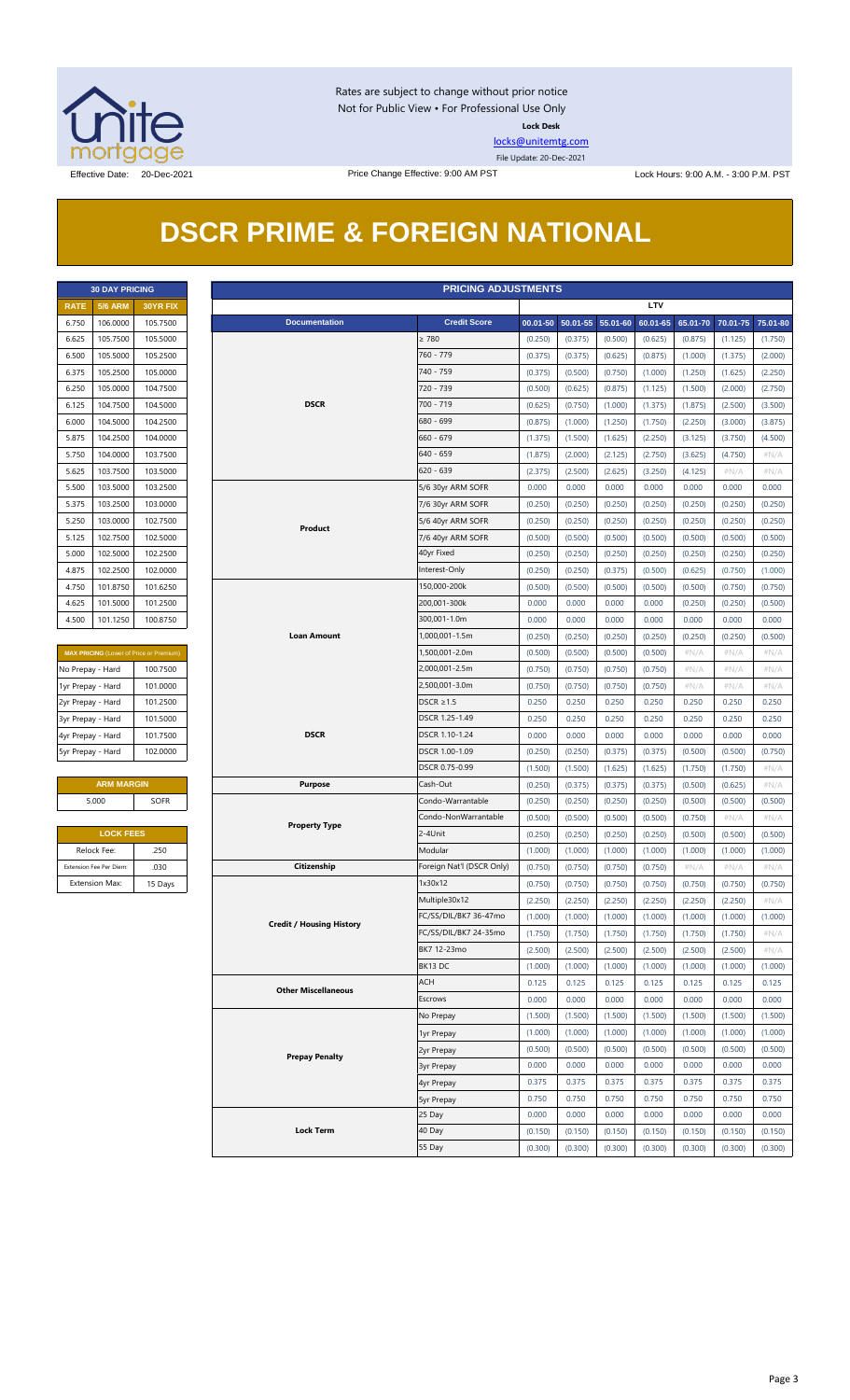

Rates are subject to change without prior notice Not for Public View • For Professional Use Only **Lock Desk** locks@unitemtg.com File Update: 20-Dec-2021

Effective Date: 20-Dec-2021 Price Change Effective: 9:00 AM PST Lock Hours: 9:00 A.M. - 3:00 P.M. PST

# **Alt Doc PRIME PLUS**

|                             | <b>PRIMARY &amp; SECONDARY HOME</b> |                 |  |  |  |  |  |  |  |  |  |  |
|-----------------------------|-------------------------------------|-----------------|--|--|--|--|--|--|--|--|--|--|
| <b>RATE</b>                 | <b>5/6 ARM</b>                      | <b>30YR FIX</b> |  |  |  |  |  |  |  |  |  |  |
| 6.125                       | 106.250                             | 106,000         |  |  |  |  |  |  |  |  |  |  |
| 6.000                       | 106,000                             | 105.750         |  |  |  |  |  |  |  |  |  |  |
| 5.875                       | 105.750                             | 105.500         |  |  |  |  |  |  |  |  |  |  |
| 5.750                       | 105.500                             | 105.250         |  |  |  |  |  |  |  |  |  |  |
| 5.625                       | 105.250                             | 105,000         |  |  |  |  |  |  |  |  |  |  |
| 5.500<br>105.000<br>104.750 |                                     |                 |  |  |  |  |  |  |  |  |  |  |
| 5.375                       | 104.750                             | 104.500         |  |  |  |  |  |  |  |  |  |  |
| 5.250                       | 104.500                             | 104.250         |  |  |  |  |  |  |  |  |  |  |
| 5.125                       | 104.250                             | 104.000         |  |  |  |  |  |  |  |  |  |  |
| 5.000                       | 104.000                             | 103.750         |  |  |  |  |  |  |  |  |  |  |
| 4.875                       | 103.750                             | 103.500         |  |  |  |  |  |  |  |  |  |  |
| 4.750                       | 103.500                             | 103.250         |  |  |  |  |  |  |  |  |  |  |
| 4.625                       | 103.250                             | 103.000         |  |  |  |  |  |  |  |  |  |  |
| 4.500                       | 103.000                             | 102.750         |  |  |  |  |  |  |  |  |  |  |
| 4.375                       | 102.625                             | 102.375         |  |  |  |  |  |  |  |  |  |  |
| 4.250                       | 102.250                             | 102.000         |  |  |  |  |  |  |  |  |  |  |
| 4.125                       | 101.875                             | 101.625         |  |  |  |  |  |  |  |  |  |  |
| 4.000                       | 101.500                             | 101.250         |  |  |  |  |  |  |  |  |  |  |
|                             |                                     |                 |  |  |  |  |  |  |  |  |  |  |

| <b>LOCK FEES</b>                               |         |
|------------------------------------------------|---------|
| Relock Fee:                                    | .250    |
| <b>Extension Fee Per Diem</b>                  | .030    |
| <b>Extension Max:</b>                          | 15 Days |
|                                                |         |
| <b>MAX PRICING (Lower of Price or Premium)</b> |         |
| 101.0000                                       |         |

|                       | PRIMARY & SECONDARY HOME                |          |                               |                        |          | <b>PRICING ADJUSTMENTS</b> |          |          |          |          |          |
|-----------------------|-----------------------------------------|----------|-------------------------------|------------------------|----------|----------------------------|----------|----------|----------|----------|----------|
| RATE                  | <b>5/6 ARM</b>                          | 30YR FIX |                               |                        |          |                            |          | LTV      |          |          |          |
| 6.125                 | 106.250                                 | 106.000  | <b>Documentation</b>          | <b>Credit Score</b>    | 00.01-50 | 50.01-55                   | 55.01-60 | 60.01-65 | 65.01-70 | 70.01-75 | 75.01-80 |
| 6.000                 | 106.000                                 | 105.750  | <b>Full Doc</b>               | > 780                  | 0.000    | 0.000                      | 0.000    | (0.250)  | (0.375)  | (0.375)  | (0.500)  |
| 5.875                 | 105.750                                 | 105.500  |                               | 760 - 779              | 0.000    | 0.000                      | 0.000    | (0.250)  | (0.375)  | (0.500)  | (0.625)  |
| 5.750                 | 105.500                                 | 105.250  |                               | 740 - 759              | 0.000    | 0.000                      | 0.000    | (0.250)  | (0.375)  | (0.625)  | (0.750)  |
| 5.625                 | 105.250                                 | 105.000  |                               | 720 - 739              | (0.125)  | (0.125)                    | (0.125)  | (0.250)  | (0.500)  | (0.750)  | (1.000)  |
| 5.500                 | 105.000                                 | 104.750  |                               | 700 - 719              | (0.250)  | (0.250)                    | (0.375)  | (0.500)  | (0.625)  | (0.875)  | #N/A     |
| 5.375                 | 104.750                                 | 104.500  |                               | 680 - 699              | (0.250)  | (0.250)                    | (0.500)  | (0.625)  | (0.750)  | # $N/A$  | #N/A     |
| 5.250                 | 104.500                                 | 104.250  |                               | 660 - 679              | (0.250)  | (0.375)                    | (0.500)  | (1.000)  | (1.375)  | #N/A     | #N/A     |
| 5.125                 | 104.250                                 | 104.000  |                               | 640 - 659              | #N/A     | #N/A                       | #N/A     | $\#N/A$  | #N/A     | #N/A     | #N/A     |
| 5.000                 | 104.000                                 | 103.750  |                               | 620 - 639              | #N/A     | $\#N/A$                    | #N/A     | $\#N/A$  | #N/A     | #N/A     | $\#N/A$  |
| 4.875                 | 103.750                                 | 103.500  | Rank                          | > 780                  | (0.125)  | (0.250)                    | (0.250)  | (0.375)  | (0.500)  | (0.625)  | (0.875)  |
| 4.750                 | 103.500                                 | 103.250  | <b>Statement</b>              | 760 - 779              | (0.250)  | (0.250)                    | (0.250)  | (0.500)  | (0.625)  | (0.750)  | (1.125)  |
| 4.625                 | 103.250                                 | 103.000  |                               | 740 - 759              | (0.250)  | (0.250)                    | (0.250)  | (0.625)  | (0.750)  | (1.000)  | (1.375)  |
| 4.500                 | 103.000                                 | 102.750  |                               | 720 - 739              | (0.250)  | (0.375)                    | (0.375)  | (0.750)  | (0.875)  | (1.125)  | (1.625)  |
| 4.375                 | 102.625                                 | 102.375  |                               | 700 - 719              | (0.375)  | (0.375)                    | (0.625)  | (0.875)  | (1.125)  | (1.500)  | #N/A     |
| 4.250                 | 102.250                                 | 102.000  |                               | 680 - 699              | (0.375)  | (0.500)                    | (0.750)  | (1.000)  | (1.375)  | #N/A     | #N/A     |
| 4.125                 | 101.875                                 | 101.625  |                               | 560 - 679              | (0.500)  | (0.750)                    | (1.000)  | (1.500)  | (2.250)  | #N/A     | #N/A     |
| 4.000                 | 101.500                                 | 101.250  |                               | 640 - 659              | $\#N/A$  | #N/A                       | #N/A     | #N/A     | #N/A     | #N/A     | #N/A     |
|                       |                                         |          |                               | 620 - 639              | #N/A     | #N/A                       | #N/A     | #N/A     | #N/A     | #N/A     | $\#N/A$  |
|                       | <b>ARM MARGIN</b>                       |          |                               | 12 Mth Bank Statements | (0.125)  | (0.125)                    | (0.125)  | (0.250)  | (0.375)  | (0.375)  | (0.375)  |
|                       | 5.000                                   | SOFR     | Asset                         | $\geq 780$             | (0.125)  | (0.250)                    | (0.250)  | (0.625)  | (0.875)  | (1.125)  | (1.500)  |
|                       |                                         |          | <b>Depletion</b>              | 760 - 779              | (0.125)  | (0.250)                    | (0.375)  | (0.750)  | (1.000)  | (1.375)  | (1.875)  |
|                       |                                         |          |                               | 740 - 759              | (0.250)  | (0.250)                    | (0.500)  | (0.875)  | (1.125)  | (1.625)  | (2.250)  |
|                       | <b>LOCK FEES</b>                        |          |                               | 720 - 739              | (0.375)  | (0.500)                    | (0.625)  | (1.000)  | (1.500)  | (2.000)  | (2.750)  |
| Relock Fee:           |                                         | .250     |                               | 700 - 719              | (0.500)  | (0.625)                    | (1.000)  | (1.375)  | (1.875)  | (2.500)  | #N/A     |
|                       | xtension Fee Per Diem                   | .030     |                               | 680 - 699              | (0.625)  | (0.750)                    | (1.250)  | (1.750)  | (2.250)  | # $N/A$  | #N/A     |
| <b>Extension Max:</b> |                                         | 15 Days  |                               | 660 - 679              | (0.750)  | (1.000)                    | (1.500)  | (2.250)  | (3.125)  | #N/A     | $\#N/A$  |
|                       |                                         |          |                               | 640 - 659              | $\#N/A$  | #N/A                       | #N/A     | $\#N/A$  | #N/A     | #N/A     | #N/A     |
|                       | MAX PRICING (Lower of Price or Premium) |          |                               | 620 - 639              | #N/A     | #N/A                       | #N/A     | #N/A     | #N/A     | #N/A     | #N/A     |
|                       | 101.0000                                |          | Product                       | 5/6 30yr ARM SOFR      | 0.000    | 0.000                      | 0.000    | 0.000    | 0.000    | 0.000    | 0.000    |
|                       |                                         |          |                               | 5/6 40yr ARM SOFR      | (0.250)  | (0.250)                    | (0.250)  | (0.250)  | (0.250)  | (0.250)  | (0.250)  |
|                       |                                         |          |                               | 30yr Fixed             | 0.000    | 0.000                      | 0.000    | 0.000    | 0.000    | 0.000    | 0.000    |
|                       |                                         |          |                               | 40yr Fixed             | (0.250)  | (0.250)                    | (0.250)  | (0.250)  | (0.250)  | (0.250)  | (0.250)  |
|                       |                                         |          |                               | Interest-Only          | (0.250)  | (0.250)                    | (0.375)  | (0.500)  | (0.625)  | (0.750)  | $\#N/A$  |
|                       |                                         |          | Loan                          | 150.000-200k           | (0.500)  | (0.500)                    | (0.500)  | (0.500)  | (0.500)  | (0.750)  | (0.750)  |
|                       |                                         |          | Amount                        | 200,001-300k           | 0.000    | 0.000                      | 0.000    | 0.000    | (0.250)  | (0.250)  | (0.250)  |
|                       |                                         |          |                               | 300,001-1,000,000      | 0.000    | 0.000                      | 0.000    | 0.000    | 0.000    | 0.000    | 0.000    |
|                       |                                         |          |                               | 1,000,001-1.5m         | (0.250)  | (0.250)                    | (0.250)  | (0.250)  | (0.250)  | (0.250)  | (0.250)  |
|                       |                                         |          |                               | .,500,001-2.0m         | (0.500)  | (0.500)                    | (0.500)  | (0.500)  | (0.500)  | #N//     | #N//     |
|                       |                                         |          |                               | 2,000,001-2.5m         | (0.750)  | (0.750)                    | (0.750)  | (0.750)  | (0.750)  | #N/A     | #N/A     |
|                       |                                         |          |                               | .500.001-3.0m          | (0.750)  | (0.750)                    | (0.750)  | (0.750)  | (0.750)  | $\#N/F$  | #N/A     |
|                       |                                         |          | DTI                           | 43.01-50               | 0.000    | 0.000                      | 0.000    | 0.000    | 0.000    | 0.000    | 0.000    |
|                       |                                         |          |                               | 50.01-55               | 0.000    | 0.000                      | 0.000    | 0.000    | 0.000    | (0.125)  | $\#N/A$  |
|                       |                                         |          | Cash Out                      |                        | (0.250)  | (0.375)                    | (0.375)  | (0.375)  | (0.500)  | (0.625)  | #N/A     |
|                       |                                         |          | <b>Second Home</b>            |                        | (0.500)  | (0.500)                    | (0.500)  | (0.500)  | (0.500)  | (0.500)  | (0.500)  |
|                       |                                         |          | <b>Property Type</b>          | Condo-Warrantable      | (0.250)  | (0.250)                    | (0.250)  | (0.250)  | (0.500)  | (0.500)  | $\#N/A$  |
|                       |                                         |          |                               | Condo-NonWarrantable   | (0.500)  | (0.500)                    | (0.500)  | (0.500)  | #N/A     | #N/A     | #N/A     |
|                       |                                         |          |                               | 2-Unit                 | (0.250)  | (0.250)                    | (0.250)  | (0.250)  | (0.500)  | #N/A     | #N/A     |
|                       |                                         |          | <b>Credit/Housing History</b> | 1x30x12                | (0.750)  | (0.750)                    | (0.750)  | (0.750)  | (0.750)  | (0.750)  | (0.750)  |
|                       |                                         |          |                               | Multiple30x12          | (2.250)  | (2.250)                    | (2.250)  | (2.250)  | (2.250)  | (2.250)  | (2.250)  |
|                       |                                         |          | <b>Misccellaneous</b>         | ACH                    | 0.125    | 0.125                      | 0.125    | 0.125    | 0.125    | 0.125    | 0.125    |
|                       |                                         |          |                               | No Escrows (No HPML)   | (0.150)  | (0.150)                    | (0.150)  | (0.150)  | (0.150)  | (0.150)  | (0.150)  |
|                       |                                         |          | <b>Lock Term</b>              | 45 Day                 | (0.150)  | (0.150)                    | (0.150)  | (0.150)  | (0.150)  | (0.150)  | (0.150)  |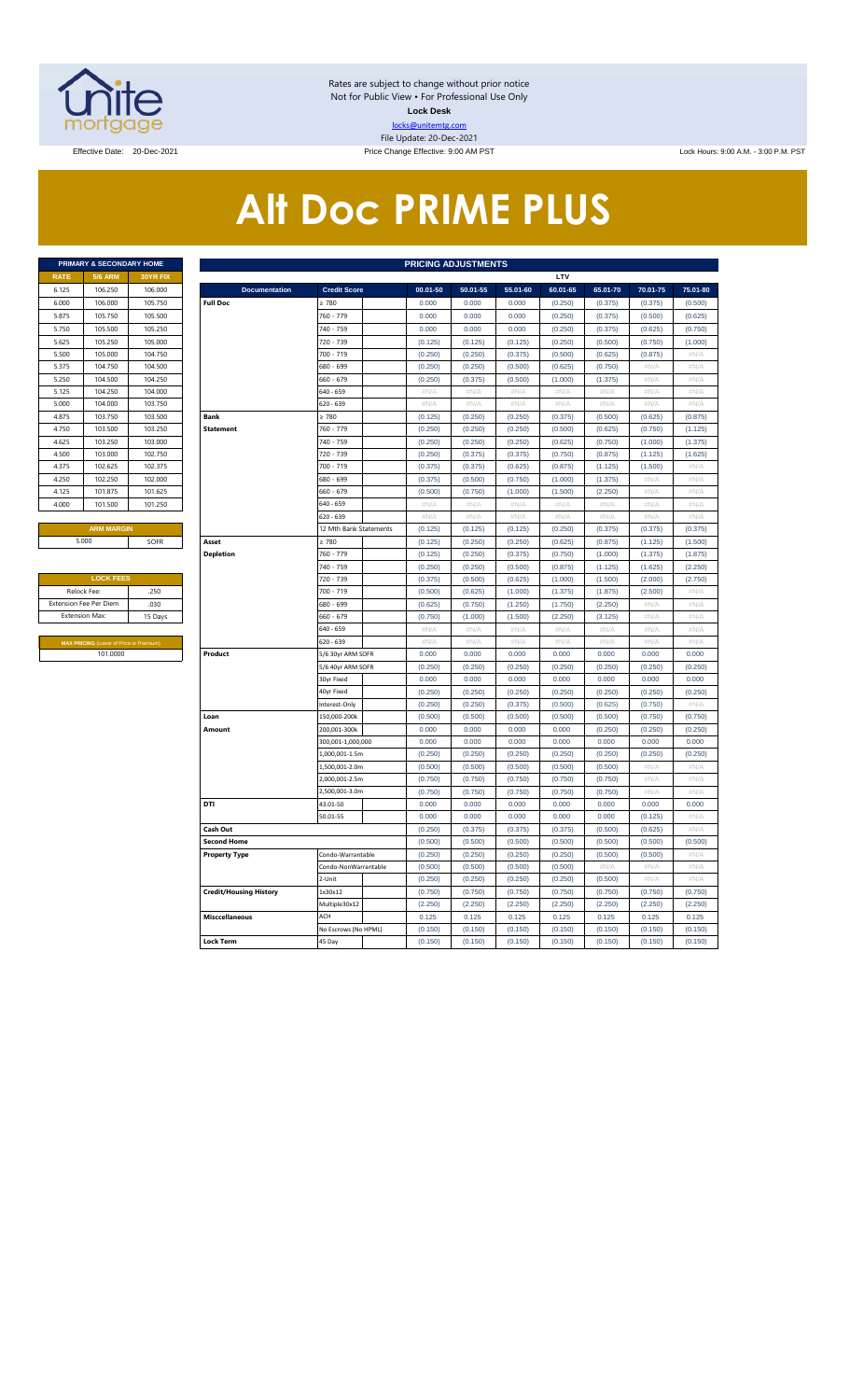

Rates are subject to change without prior notice Not for Public View • For Professional Use Only **Lock Desk** locks@unitemtg.com File Update: 20-Dec-2021

Effective Date: 20-Dec-2021 Price Change Effective: 9:00 AM PST Lock Hours: 9:00 A.M. - 3:00 P.M. PST

# **Alt Doc PRIME**

|             | <b>PRIMARY &amp; SECONDARY HOME</b> |                 |
|-------------|-------------------------------------|-----------------|
| <b>RATE</b> | <b>5/6 ARM</b>                      | <b>30YR FIX</b> |
| 6.250       | 105.750                             | 105.500         |
| 6.125       | 105.500                             | 105.250         |
| 6.000       | 105.250                             | 105.000         |
| 5.875       | 105.000                             | 104.750         |
| 5.750       | 104.750                             | 104.500         |
| 5.625       | 104.500                             | 104.250         |
| 5.500       | 104.250                             | 104.000         |
| 5.375       | 104.000                             | 103.750         |
| 5.250       | 103.750                             | 103.500         |
| 5.125       | 103.500                             | 103.250         |
| 5.000       | 103.250                             | 103.000         |
| 4.875       | 103.000                             | 102.750         |
| 4.750       | 102.750                             | 102.500         |
| 4.625       | 102.500                             | 102.250         |
| 4.500       | 102.250                             | 102.000         |
| 4.375       | 101.875                             | 101.625         |
| 4.250       | 101.500                             | 101.250         |
| 4.125       | 101.125                             | 100.875         |

#### **ARM MARGIN** 5.000

| <b>LOCK FEES</b>              |         |
|-------------------------------|---------|
| Relock Fee:                   | .250    |
| <b>Extension Fee Per Diem</b> | .030    |
| <b>Extension Max:</b>         | 15 Days |
|                               |         |

**MAX PRICING** (Lower of Price or Premium) 101.0000

|                | PRIMARY & SECONDARY HOME                |                    | <b>PRICING ADJUSTMENTS</b>    |                                           |                    |                    |                    |                    |                    |                    |                    |                    |                    |
|----------------|-----------------------------------------|--------------------|-------------------------------|-------------------------------------------|--------------------|--------------------|--------------------|--------------------|--------------------|--------------------|--------------------|--------------------|--------------------|
| RATE           | <b>5/6 ARM</b>                          | 30YR FIX           |                               |                                           |                    |                    |                    | LTV                |                    |                    |                    |                    |                    |
| 6.250          | 105.750                                 | 105.500            | <b>Documentation</b>          | <b>Credit Score</b>                       | 00.01-50           | 50.01-55           | 55.01-60           | 60.01-65           | 65.01-70           | 70.01-75           | 75.01-80           | 80.01-85           | 85.01-90           |
| 6.125          | 105.500                                 | 105.250            | <b>Full Doc</b>               | 2780                                      | 0.000              | 0.000              | 0.000              | (0.250)            | (0.375)            | (0.375)            | (0.500)            | (0.750)            | (1.125)            |
| 6.000<br>5.875 | 105.250<br>105.000                      | 105.000<br>104.750 |                               | 760 - 779<br>740 - 759                    | 0.000<br>0.000     | 0.000<br>0.000     | 0.000<br>0.000     | (0.250)            | (0.375)            | (0.500)<br>(0.625) | (0.625)<br>(0.750) | (0.875)            | (1.375)            |
| 5.750          | 104.750                                 | 104.500            |                               | 720 - 739                                 | (0.125)            | (0.125)            | (0.125)            | (0.250)<br>(0.250) | (0.375)<br>(0.500) | (0.750)            | (1.000)            | (1.125)<br>(1.250) | (1.625)<br>(1.875) |
| 5.625          | 104.500                                 | 104.250            |                               | 700 - 719                                 | (0.250)            | (0.250)            | (0.375)            | (0.500)            | (0.625)            | (0.875)            | (1.250)            | (1.625)            | (2.250)            |
| 5.500          | 104.250                                 | 104.000            |                               | 680 - 699                                 | (0.250)            | (0.250)            | (0.500)            | (0.625)            | (0.750)            | (1.000)            | (1.375)            | (2.000)            | #N/A               |
| 5.375          | 104.000                                 | 103.750            |                               | 660 - 679                                 | (0.250)            | (0.375)            | (0.500)            | (1.000)            | (1.375)            | (1.625)            | (2.000)            | (2.750)            | #N/A               |
| 5.250          | 103.750                                 | 103.500            |                               | 640 - 659                                 | (0.375)            | (0.375)            | (0.500)            | (1.250)            | (1.500)            | (1.750)            | (2.250)            | #N/A               | #N/A               |
| 5.125          | 103.500                                 | 103.250            |                               | 620 - 639                                 | (0.500)            | (0.500)            | (0.500)            | (1.500)            | (1.750)            | (2.000)            | (2.500)            | #N/A               | #N/A               |
| 5.000          | 103.250                                 | 103.000            | Bank                          | 2780                                      | (0.125)            | (0.250)            | (0.250)            | (0.375)            | (0.500)            | (0.625)            | (0.875)            | (1.250)            | (2.000)            |
| 4.875          | 103.000                                 | 102.750            | <b>Statement</b>              | 760 - 779                                 | (0.250)            | (0.250)            | (0.250)            | (0.500)            | (0.625)            | (0.750)            | (1.125)            | (1.625)            | (2.375)            |
| 4.750          | 102.750                                 | 102.500            |                               | 740 - 759                                 | (0.250)            | (0.250)            | (0.250)            | (0.625)            | (0.750)            | (1.000)            | (1.375)            | (1.875)            | (2.875)            |
| 4.625<br>4.500 | 102.500<br>102.250                      | 102.250<br>102.000 |                               | 720 - 739<br>700 - 719                    | (0.250)<br>(0.375) | (0.375)<br>(0.375) | (0.375)<br>(0.625) | (0.750)<br>(0.875) | (0.875)<br>(1.125) | (1.125)<br>(1.500) | (1.625)<br>(2.000) | (2.250)<br>(2.750) | (3.375)<br>(4.000) |
| 4.375          | 101.875                                 | 101.625            |                               | 680 - 699                                 | (0.375)            | (0.500)            | (0.750)            | (1.000)            | (1.375)            | (1.750)            | (2.500)            | (3.500)            | #N/A               |
| 4.250          | 101.500                                 | 101.250            |                               | 660 - 679                                 | (0.500)            | (0.750)            | (1.000)            | (1.500)            | (2.250)            | (2.750)            | (3.500)            | (4.250)            | $\#N/A$            |
| 4.125          | 101.125                                 | 100.875            |                               | 640 - 659                                 | (0.750)            | (1.000)            | (1.250)            | (1.750)            | (2.500)            | (3.125)            | (4.000)            | $\#N/A$            | #N/A               |
|                |                                         |                    |                               | 620 - 639                                 | (1.250)            | (1.500)            | (1.750)            | (2.250)            | (3.000)            | (3.625)            | #N/A               | #N/A               | #N/A               |
|                |                                         |                    |                               | 3 Mth Bank Statements                     | (0.750)            | (0.750)            | (0.750)            | (0.875)            | (1.000)            | (1.000)            | (1.000)            | #N/A               | #N/A               |
|                | <b>ARM MARGIN</b>                       |                    |                               | 12 Mth Bank Statements                    | (0.125)            | (0.125)            | (0.125)            | (0.250)            | (0.375)            | (0.375)            | (0.375)            | (0.500)            | (0.500)            |
|                | 5.000                                   | SOFR               | Asset                         | 2780                                      | (0.125)            | (0.250)            | (0.250)            | (0.625)            | (0.875)            | (1.125)            | (1.500)            | #N/A               | #N/A               |
|                |                                         |                    | <b>Depletion</b>              | 760 - 779                                 | (0.125)            | (0.250)            | (0.375)            | (0.750)            | (1.000)            | (1.375)            | (1.875)            | #N/A               | #N/A               |
|                |                                         |                    |                               | 740 - 759                                 | (0.250)            | (0.250)            | (0.500)            | (0.875)            | (1.125)            | (1.625)            | (2.250)            | #N/A               | #N/A               |
|                | <b>LOCK FEES</b>                        |                    |                               | 720 - 739                                 | (0.375)            | (0.500)            | (0.625)            | (1.000)            | (1.500)            | (2.000)            | (2.750)            | #N/A               | #N/A               |
| Relock Fee:    |                                         | .250               |                               | 700 - 719                                 | (0.500)            | (0.625)            | (1.000)            | (1.375)            | (1.875)            | (2.500)            | (3.500)            | #N/A               | #N/A               |
|                | xtension Fee Per Diem                   | .030               |                               | 680 - 699                                 | (0.625)            | (0.750)            | (1.250)            | (1.750)            | (2.250)            | (3.000)            | (4.125)            | $\#N/A$            | #N/A               |
| Extension Max: |                                         | 15 Days            |                               | 660 - 679<br>640 - 659                    | (0.750)<br>(1.250) | (1.000)<br>(1.500) | (1.500)<br>(2.000) | (2.250)<br>(2.750) | (3.125)<br>(3.625) | (4.375)<br>(4.875) | (4.875)<br>#N/A    | #N/A<br>#N/A       | #N/A<br>#N/A       |
|                |                                         |                    |                               | 620 - 639                                 | (1.750)            | (2.000)            | (2.500)            | (3.250)            | (4.125)            | $\#N/A$            | #N//               | $\#N/A$            | #N/A               |
|                | MAX PRICING (Lower of Price or Premium) |                    | P&L                           | 2780                                      | (0.625)            | (0.750)            | (0.750)            | (1.125)            | (1.375)            | (1.625)            | (2.125)            | #N/A               | #N/A               |
|                | 101.0000                                |                    |                               | 760 - 779                                 | (0.625)            | (0.750)            | (0.875)            | (1.250)            | (1.500)            | (1.875)            | (2.500)            | #N/A               | #N/A               |
|                |                                         |                    |                               | 740 - 759                                 | (0.750)            | (0.750)            | (1.000)            | (1.375)            | (1.625)            | (2.125)            | (2.875)            | #N/A               | #N/A               |
|                |                                         |                    |                               | 720 - 739                                 | (0.875)            | (1.000)            | (1.125)            | (1.500)            | (2.000)            | (2.500)            | (3.375)            | #N/A               | #N/A               |
|                |                                         |                    |                               | 700 - 719                                 | (1.000)            | (1.125)            | (1.500)            | (1.875)            | (2.375)            | (3.000)            | (4.125)            | #N/A               | #N/A               |
|                |                                         |                    |                               | 680 - 699                                 | (1.125)            | (1.250)            | (1.750)            | (2.250)            | (2.750)            | (3.500)            | $\#N/A$            | #N/A               | #N/A               |
|                |                                         |                    |                               | 660 - 679                                 | (1.250)            | (1.500)            | (2.000)            | (2.750)            | (3.625)            | (4.875)            | #N//               | #N/A               | #N/A               |
|                |                                         |                    |                               | 640 - 659                                 | (1.750)            | (2.000)            | (2.500)            | (3.250)            | (4.125)            | #N/A               | #N//               | #N/A               | #N/A               |
|                |                                         |                    | Product                       | 620 - 639                                 | (2.250)<br>0.000   | (2.500)<br>0.000   | (3.000)<br>0.000   | (3.750)<br>0.000   | (4.625)<br>0.000   | #N/A<br>0.000      | $\#N/A$<br>0.000   | #N/A<br>0.000      | #N/A<br>0.000      |
|                |                                         |                    |                               | 5/6 30yr ARM SOFR<br>5/6 40yr ARM SOFR    | (0.250)            | (0.250)            | (0.250)            | (0.250)            | (0.250)            | (0.250)            | (0.250)            | (0.250)            | (0.250)            |
|                |                                         |                    |                               | 7/6 30vr ARM SOFR                         | (0.250)            | (0.250)            | (0.250)            | (0.250)            | (0.250)            | (0.250)            | (0.250)            | (0.250)            | (0.250)            |
|                |                                         |                    |                               | 7/6 40yr ARM SOFR                         | (0.500)            | (0.500)            | (0.500)            | (0.500)            | (0.500)            | (0.500)            | (0.500)            | (0.500)            | (0.500)            |
|                |                                         |                    |                               | 30yr Fixed                                | 0.000              | 0.000              | 0.000              | 0.000              | 0.000              | 0.000              | 0.000              | 0.000              | 0.000              |
|                |                                         |                    |                               | 40yr Fixed                                | (0.250)            | (0.250)            | (0.250)            | (0.250)            | (0.250)            | (0.250)            | (0.250)            | (0.250)            | (0.250)            |
|                |                                         |                    |                               | Interest-Only                             | (0.250)            | (0.250)            | (0.375)            | (0.500)            | (0.625)            | (0.750)            | (1.000)            | (1.500)            | #N/A               |
|                |                                         |                    | Loan                          | 150.000-200k                              | (0.500)            | (0.500)            | (0.500)            | (0.500)            | (0.500)            | (0.750)            | (0.750)            | (1.000)            | (1.000)            |
|                |                                         |                    | Amount                        | 200,001-300k                              | 0.000              | 0.000              | 0.000              | 0.000              | (0.250)            | (0.250)            | (0.250)            | (0.500)            | (0.500)            |
|                |                                         |                    |                               | 300,001-400,000                           | 0.000              | 0.000              | 0.000              | 0.000              | 0.000              | 0.000              | 0.000              | (0.500)            | (0.500)            |
|                |                                         |                    |                               | 400,001-1.0m                              | 0.000              | 0.000              | 0.000              | 0.000              | 0.000              | 0.000              | 0.000              | 0.000              | 0.000              |
|                |                                         |                    |                               | .000.001-1.5m<br>,500,001-2.0m            | (0.250)<br>(0.500) | (0.250)<br>(0.500) | (0.250)<br>(0.500) | (0.250)<br>(0.500) | (0.250)<br>(0.500) | (0.250)<br>(0.500) | (0.250)<br>(0.500) | (0.250)<br>#N/A    | #N/A<br>#N/A       |
|                |                                         |                    |                               | .000.001-2.5m                             | (0.750)            | (0.750)            | (0.750)            | (0.750)            | (0.750)            | (0.750)            | (0.750)            | #N/A               | #N/A               |
|                |                                         |                    |                               | ,500,001-3.0m                             | (0.750)            | (0.750)            | (0.750)            | (0.750)            | (0.750)            | (0.750)            | (0.750)            | #N/A               | #N/A               |
|                |                                         |                    |                               | ,000,001-3.5m                             | (0.750)            | (0.750)            | (0.750)            | (0.750)            | (0.750)            | (0.750)            | #N/A               | #N/A               | #N/A               |
|                |                                         |                    |                               | .500.001-4.0m                             | (0.750)            | (0.750)            | (0.750)            | (0.750)            | (0.750)            | (0.750)            | #N/A               | #N/A               | #N/A               |
|                |                                         |                    | DTI                           | 43.01-50                                  | 0.000              | 0.000              | 0.000              | 0.000              | 0.000              | (0.125)            | (0.125)            | (0.125)            | (0.125)            |
|                |                                         |                    |                               | 50.01-55                                  | 0.000              | 0.000              | 0.000              | 0.000              | 0.000              | (0.375)            | (0.375)            | #N/A               | #N/A               |
|                |                                         |                    | Cash Out                      |                                           | (0.250)            | (0.375)            | (0.375)            | (0.375)            | (0.500)            | (0.625)            | (1.000)            | #N/A               | #N/A               |
|                |                                         |                    | <b>Second Home</b>            |                                           | (0.500)            | (0.500)            | (0.500)            | (0.500)            | (0.500)            | (0.500)            | (0.500)            | #N/A               | #N/A               |
|                |                                         |                    | <b>Property Type</b>          | Condo-Warrantable<br>Condo-NonWarrantable | (0.250)<br>(0.500) | (0.250)<br>(0.500) | (0.250)<br>(0.500) | (0.250)<br>(0.500) | (0.500)<br>(0.750) | (0.500)<br>(0.750) | (0.500)<br>$\#N/A$ | (0.500)<br>$\#N/A$ | #N/A<br>#N/A       |
|                |                                         |                    |                               | -Unit                                     | (0.250)            | (0.250)            | (0.250)            | (0.250)            | (0.500)            | (0.500)            | (0.500)            | (0.500)            | #N/A               |
|                |                                         |                    |                               | Modular                                   | (1.000)            | (1.000)            | (1.000)            | (1.000)            | (1.000)            | (1.000)            | (1.000)            | #N/A               | #N/A               |
|                |                                         |                    |                               | Rural                                     | (1.000)            | (1.000)            | (1.000)            | (1.000)            | (1.000)            | (1.000)            | #N/A               | #N/A               | #N/A               |
|                |                                         |                    | <b>Credit/Housing History</b> | Lx30x12                                   | (0.750)            | (0.750)            | (0.750)            | (0.750)            | (0.750)            | (0.750)            | (0.750)            | (0.750)            | (0.750)            |
|                |                                         |                    |                               | Multiple30x12                             | (2.250)            | (2.250)            | (2.250)            | (2.250)            | (2.250)            | (2.250)            | (2.250)            | (2.250)            | #N/A               |
|                |                                         |                    |                               | FC/SS/DIL/BK7 36-47mo                     | (1.000)            | (1.000)            | (1.000)            | (1.000)            | (1.000)            | (1.000)            | (1.000)            | (1.000)            | (1.000)            |
|                |                                         |                    |                               | C/SS/DIL/BK7 24-35mo                      | (1.750)            | (1.750)            | (1.750)            | (1.750)            | (1.750)            | (1.750)            | (1.750)            | (1.750)            | #N/A               |
|                |                                         |                    |                               | BK7 12-23mo                               | (2.500)            | (2.500)            | (2.500)            | (2.500)            | (2.500)            | (2.500)            | (2.500)            | (2.500)            | #N/A               |
|                |                                         |                    |                               | BK13 DC                                   | (1.000)            | (1.000)            | (1.000)            | (1.000)            | (1.000)            | (1.000)            | (1.000)            | (1.000)            | (1.000)            |
|                |                                         |                    | <b>Misccellaneous</b>         | ACH<br>No Escrows (No HPML)               | 0.125<br>(0.150)   | 0.125<br>(0.150)   | 0.125<br>(0.150)   | 0.125<br>(0.150)   | 0.125<br>(0.150)   | 0.125<br>(0.150)   | 0.125<br>(0.150)   | 0.125<br>(0.150)   | 0.125<br>(0.150)   |
|                |                                         |                    | <b>Lock Term</b>              | 45 Day                                    | (0.150)            | (0.150)            | (0.150)            | (0.150)            | (0.150)            | (0.150)            | (0.150)            | (0.150)            | (0.150)            |
|                |                                         |                    |                               |                                           |                    |                    |                    |                    |                    |                    |                    |                    |                    |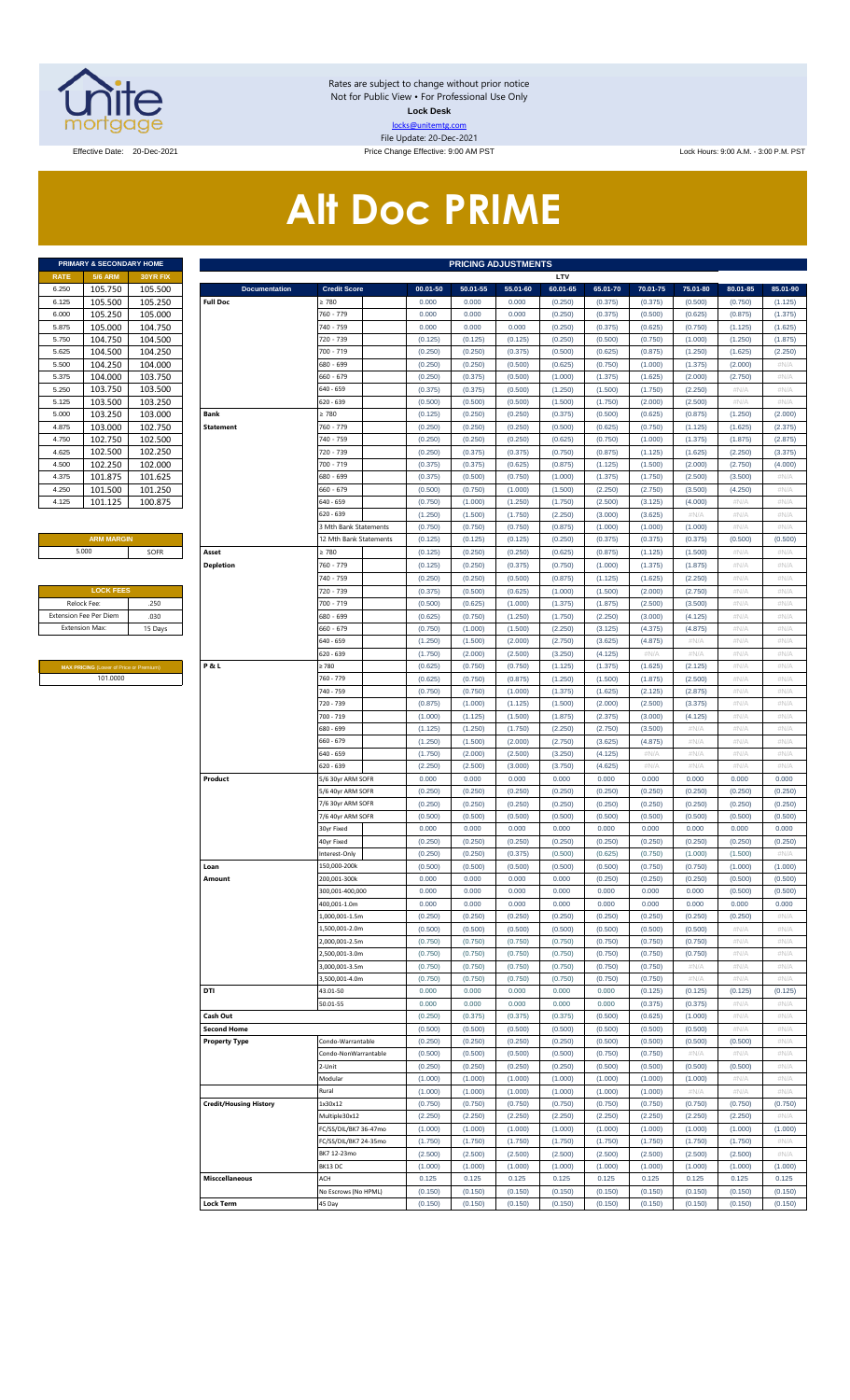

#### [V](https://unitemortgage.com/)isit: https://unitemortgage.com

The pricing engine is the Formal price given, please access it through:

**Quick Pricer:** [https://un](https://unitemortgage.com/broker-resources/price-my-loan/)itemortgage.com/broker-resources/price-my-loan/

### **CALL US TODAY: 800-777-1207**

#### **CONVENTIONAL PRODUCTS AND PRICING**

|       |               |                             |         |       |                             |               | <b>CONFORMING LOANS</b> |             |                             |               |               |       |               |                             |               |
|-------|---------------|-----------------------------|---------|-------|-----------------------------|---------------|-------------------------|-------------|-----------------------------|---------------|---------------|-------|---------------|-----------------------------|---------------|
|       |               | <b>DU CONF CONV 30 YEAR</b> |         |       | <b>DU CONF CONV 20 YEAR</b> |               |                         |             | <b>DU CONF CONV 15 YEAR</b> |               |               |       |               | <b>DU CONF CONV 10 YEAR</b> |               |
| Rate  | <b>10 Day</b> | 25 Day                      | 40 Day  | Rate  | 10 Day                      | 25 Day        | <b>40 Day</b>           | <b>Rate</b> | 10 Day                      | <b>25 Day</b> | 40 Day        | Rate  | <b>10 Day</b> | 25 Day                      | <b>40 Day</b> |
| 3.500 | (4.375)       | (4.250)                     | (4.125) | 3.375 | (4.500)                     | (4.375)       | (4.250)                 | 2.875       | (4.125)                     | (4.000)       | (3.875)       | 2.875 | (4.125)       | (4.000)                     | (3.875)       |
| 3.375 | (4.000)       | (3.875)                     | (3.750) | 3.250 | (4.000)                     | (3.875)       | (3.750)                 | 2.750       | (3.750)                     | (3.625)       | (3.500)       | 2.750 | (3.750)       | (3.625)                     | (3.500)       |
| 3.250 | (3.500)       | (3.375)                     | (3.250) | 3.125 | (3.750)                     | (3.625)       | (3.500)                 | 2.625       | (3.250)                     | (3.125)       | (3.000)       | 2.625 | (3.375)       | (3.250)                     | (3.125)       |
| 3.125 | (2.875)       | (2.750)                     | (2.625) | 3.000 | (3.375)                     | (3.250)       | (3.125)                 | 2.500       | (2.875)                     | (2.750)       | (2.625)       | 2.500 | (2.875)       | (2.750)                     | (2.625)       |
| 3.000 | (2.375)       | (2.250)                     | (2.125) | 2.875 | (2.750)                     | (2.625)       | (2.500)                 | 2.375       | (2.250)                     | (2.125)       | (2.000)       | 2.375 | (2.500)       | (2.375)                     | (2.250)       |
| 2.875 | (2.000)       | (1.875)                     | (1.750) | 2.750 | (2.250)                     | (2.125)       | (2.000)                 | 2.250       | (1.875)                     | (1.750)       | (1.625)       | 2.250 | (2.125)       | (2.000)                     | (1.875)       |
| 2.750 | (1.375)       | (1.250)                     | (1.125) | 2.625 | (1.500)                     | (1.375)       | (1.250)                 | 2.125       | (1.250)                     | (1.125)       | (1.000)       | 2.125 | (1.625)       | (1.500)                     | (1.375)       |
| 2.625 | (0.500)       | (0.375)                     | (0.250) | 2.500 | (0.875)                     | (0.750)       | (0.625)                 | 2.000       | (0.750)                     | (0.625)       | (0.500)       | 2.000 | (1.250)       | (1.125)                     | (1.000)       |
| 2.500 | 0.375         | 0.500                       | 0.625   | 2.375 | (0.375)                     | (0.250)       | (0.125)                 | 1.875       | 0.000                       | 0.125         | 0.250         | 1.875 | (0.625)       | (0.500)                     | (0.375)       |
| 2.375 | 1.250         | 1.375                       | 1.500   | 2.250 | 0.375                       | 0.500         | 0.625                   | 1.750       | 0.625                       | 0.750         | 0.875         | 1.750 | (0.125)       | 0.000                       | 0.125         |
|       |               |                             |         |       |                             |               |                         |             |                             |               |               |       |               |                             |               |
|       |               | <b>LP CONF CONV 30 YEAR</b> |         |       | <b>LP CONF CONV 20 YEAR</b> |               |                         |             | <b>LP CONF CONV 15 YEAR</b> |               |               |       |               | <b>LP CONF CONV 10 YEAR</b> |               |
| Rate  | 10 Day        | <b>25 Day</b>               | 40 Day  | Rate  | <b>10 Day</b>               | <b>25 Day</b> | <b>40 Day</b>           | Rate        | 10 Day                      | <b>25 Day</b> | <b>40 Day</b> | Rate  | <b>10 Day</b> | <b>25 Day</b>               | <b>40 Day</b> |
| 3.750 | (4.875)       | (4.750)                     | (4.625) | 3.500 | (4.875)                     | (4.750)       | (4.625)                 | 3.000       | (4.375)                     | (4.250)       | (4.125)       | 3.000 | (4.125)       | (4.000)                     | (3.875)       |
| 3.625 | (4.500)       | (4.375)                     | (4.250) | 3.375 | (4.500)                     | (4.375)       | (4.250)                 | 2.875       | (4.000)                     | (3.875)       | (3.750)       | 2.875 | (4.000)       | (3.875)                     | (3.750)       |
| 3.500 | (4.250)       | (4.125)                     | (4.000) | 3.250 | (4.000)                     | (3.875)       | (3.750)                 | 2.750       | (3.625)                     | (3.500)       | (3.375)       | 2.750 | (3.625)       | (3.500)                     | (3.375)       |
| 3.375 | (3.750)       | (3.625)                     | (3.500) | 3.125 | (3.750)                     | (3.625)       | (3.500)                 | 2.625       | (3.250)                     | (3.125)       | (3.000)       | 2.625 | (3.250)       | (3.125)                     | (3.000)       |
| 3.250 | (3.250)       | (3.125)                     | (3.000) | 3.000 | (3.250)                     | (3.125)       | (3.000)                 | 2.500       | (2.750)                     | (2.625)       | (2.500)       | 2.500 | (2.750)       | (2.625)                     | (2.500)       |
| 3.125 | (2.625)       | (2.500)                     | (2.375) | 2.875 | (2.750)                     | (2.625)       | (2.500)                 | 2.375       | (2.125)                     | (2.000)       | (1.875)       | 2.375 | (2.375)       | (2.250)                     | (2.125)       |
| 3.000 | (2.250)       | (2.125)                     | (2.000) | 2.750 | (2.125)                     | (2.000)       | (1.875)                 | 2.250       | (1.750)                     | (1.625)       | (1.500)       | 2.250 | (2.000)       | (1.875)                     | (1.750)       |

#### **HIGH BALANCE CONFORMING**

2.875 (1.625) (1.500) (1.375) 2.625 (1.375) (1.250) (1.125) 2.125 (1.250) (1.125) (1.000) 2.125 (1.625) (1.500) (1.375) 2.750 (1.000) (0.875) (0.750) 2.500 (0.875) (0.750) (0.625) 2.000 (0.625) (0.500) (0.375) 2.000 (1.000) (0.875) (0.750) 2.625 (0.250) (0.125) 0.000 2.375 (0.250) (0.125) 0.000 1.875 0.125 0.250 0.375 1.875 (0.500) (0.375) (0.250) 2.500 0.500 0.625 0.750 2.250 0.500 0.625 0.750 1.750 0.750 0.875 1.000 1.750 0.125 0.250 0.375

|                                                                                                | <b>DU HIGH BALANCE 30 YEAR</b>                                                                                   |                                                                                                                |                                                                                                                  |                                                                                               | <b>DU HIGH BALANCE 15 YEAR</b>                                                                                          |                                                                                                                  |                                                                                                                         |      | <b>DU HIGH BALANCE 20 YEAR</b> |             |        | <b>DU HIGH BALANCE 10 YEAR</b> |        |          |               |  |
|------------------------------------------------------------------------------------------------|------------------------------------------------------------------------------------------------------------------|----------------------------------------------------------------------------------------------------------------|------------------------------------------------------------------------------------------------------------------|-----------------------------------------------------------------------------------------------|-------------------------------------------------------------------------------------------------------------------------|------------------------------------------------------------------------------------------------------------------|-------------------------------------------------------------------------------------------------------------------------|------|--------------------------------|-------------|--------|--------------------------------|--------|----------|---------------|--|
| Rate<br>3.625<br>3.500<br>3.375<br>3.250<br>3.125<br>3.000<br>2.875<br>2.750<br>2.625<br>2.500 | 10 Day<br>(3.875)<br>(3.375)<br>(3.125)<br>(2.625)<br>(2.000)<br>(1.625)<br>(1.250)<br>(0.625)<br>0.375<br>1.125 | 25 Day<br>(3.750)<br>(3.250)<br>(3.000)<br>(2.500)<br>(1.875)<br>(1.500)<br>(1.125)<br>(0.500)<br>0.500<br>250 | 40 Day<br>(3.625)<br>(3.125)<br>(2.875)<br>(2.375)<br>(1.750)<br>(1.375)<br>(1.000)<br>(0.375)<br>0.625<br>1.375 | Rate<br>3.000<br>2.875<br>2.750<br>2.625<br>2.500<br>2.375<br>2.250<br>2.125<br>2.000<br>875ء | <b>10 Day</b><br>(2.875)<br>(2.625)<br>(2.750)<br>(2.500)<br>(2.000)<br>(1.500)<br>(1.125)<br>(0.625)<br>0.000<br>0.625 | 25 Day<br>(2.750)<br>(2.500)<br>(2.625)<br>(2.375)<br>(1.875)<br>(1.375)<br>(1.000)<br>(0.500)<br>0.125<br>0.750 | <b>40 Day</b><br>(2.625)<br>(2.375)<br>(2.500)<br>(2.250)<br>(1.750)<br>(1.250)<br>(0.875)<br>(0.375)<br>0.250<br>0.875 | Rate | 10 Day                         | 25 Day<br>œ | 40 Day | Rate                           | 10 Day | $25$ Day | <b>40 Day</b> |  |

**MAX NET PRICING IS 104.000 HIGH BALANCE MAX NET PRICING IS 103.000 Rates and pricing are subject to change without notice.** This document is limited to current Unite Mortgage Wholesale Lending Solutions, and should not be intended as legal advice, legal opinion, or any other advice on specific facts or circumstances. Such policy and practice ar 自 All Rights Reserved. 12.2021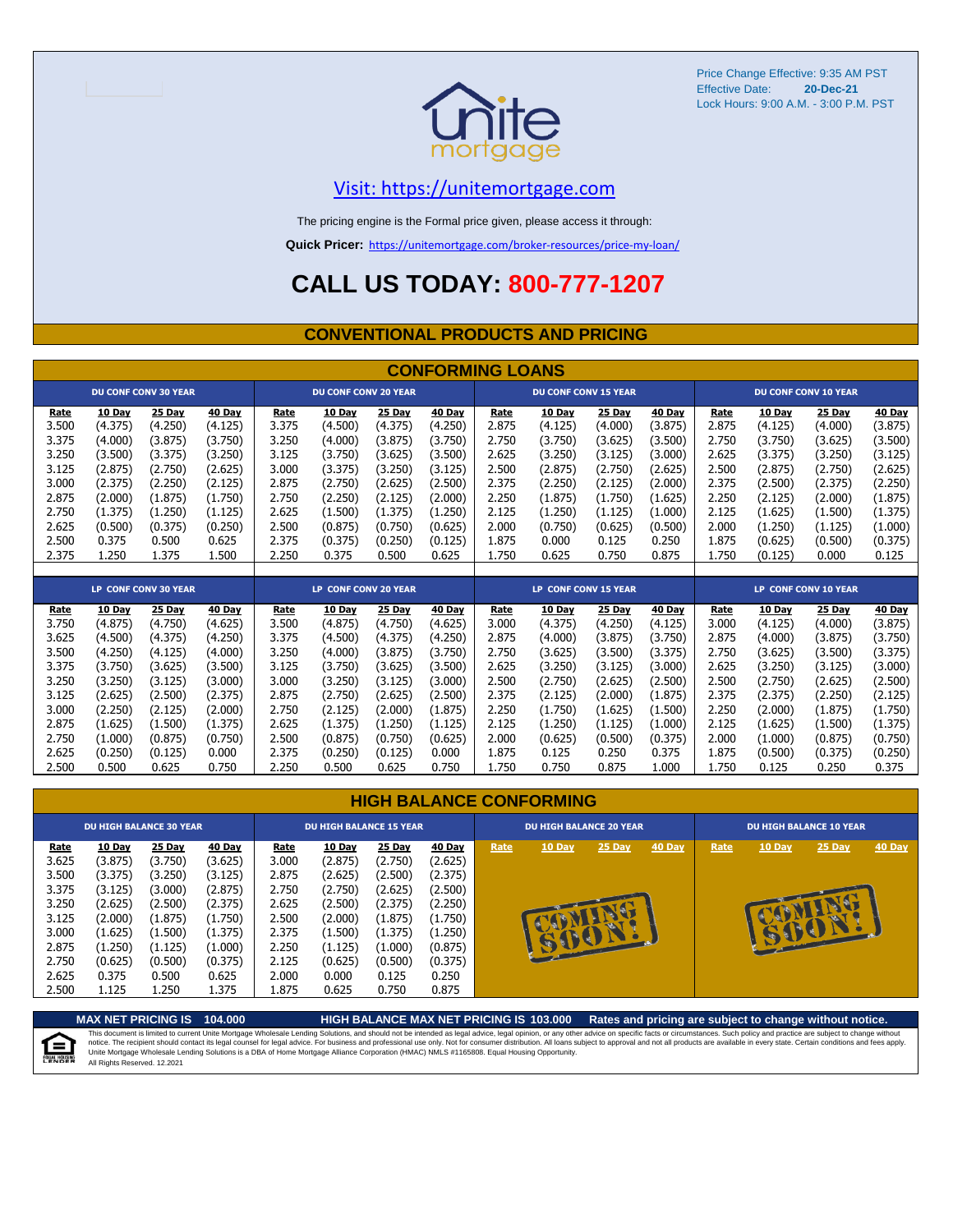

#### [V](https://unitemortgage.com/)isit: https://unitemortgage.com

The pricing engine is the Formal price given, please access it through:

**Quick Pricer:** [https://un](https://unitemortgage.com/broker-resources/price-my-loan/)itemortgage.com/broker-resources/price-my-loan/

### **CALL US TODAY: 800-777-1207**

|             | <b>HOME AFFORDABLE PRODUCTS</b> |                             |               |             |                                          |         |               |             |                                 |         |         |                                       |        |        |        |
|-------------|---------------------------------|-----------------------------|---------------|-------------|------------------------------------------|---------|---------------|-------------|---------------------------------|---------|---------|---------------------------------------|--------|--------|--------|
|             |                                 | <b>DU HOMEREADY 30 YEAR</b> |               |             | <b>DU HOMEREADY HIGH BALANCE 30 YEAR</b> |         |               |             | <b>LP HOME POSSIBLE 30 YEAR</b> |         |         | LP HOME POSSIBLE HIGH BALANCE 30 YEAR |        |        |        |
| <u>Rate</u> | 10 Day                          | 25 Day                      | <b>40 Day</b> | <u>Rate</u> | 10 Day                                   | 25 Day  | <b>40 Day</b> | <u>Rate</u> | <b>10 Day</b>                   | 25 Day  | 40 Day  | Rate                                  | 10 Day | 25 Day | 40 Day |
| 3.625       | (4.375)                         | (4.250)                     | (4.125)       | 3.750       | (3.250)                                  | (3.125) | (3.000)       | 3.625       | (4.500)                         | (4.375) | (4.250) |                                       |        |        |        |
| 3.500       | (4.000)                         | (3.875)                     | (3.750)       | 3.625       | (4.125)                                  | (4.000) | (3.875)       | 3.500       | (4.125)                         | (4.000) | (3.875) |                                       |        |        |        |
| 3.375       | (3.500)                         | (3.375)                     | (3.250)       | 3.500       | (3.625)                                  | (3.500) | (3.375)       | 3.375       | (3.625)                         | (3.500) | (3.375) |                                       |        |        |        |
| 3.250       | (3.000)                         | (2.875)                     | (2.750)       | 3.375       | (3.125)                                  | (3.000) | (2.875)       | 3.250       | (3.125)                         | (3.000) | (2.875) |                                       |        |        |        |
| 3.125       | (2.500)                         | (2.375)                     | (2.250)       | 3.250       | (2.625)                                  | (2.500) | (2.375)       | 3.125       | (2.500)                         | (2.375) | (2.250) |                                       |        |        |        |
| 3.000       | (2.000)                         | (1.875)                     | (1.750)       | 3.125       | (2.125)                                  | (2.000) | (1.875)       | 3.000       | (2.125)                         | (2.000) | (1.875) |                                       | 25     | BU     |        |
| 2.875       | (1.500)                         | (1.375)                     | (1.250)       | 3.000       | (1.625)                                  | (1.500) | (1.375)       | 2.875       | (1.625)                         | (1.500) | (1.375) |                                       |        |        |        |
| 2.750       | (0.875)                         | (0.750)                     | (0.625)       | 2.875       | (1.000)                                  | (0.875) | (0.750)       | 2.750       | (1.000)                         | (0.875) | (0.750) |                                       |        |        |        |
| 2.625       | (0.125)                         | 0.000                       | 0.125         | 2.750       | (0.375)                                  | (0.250) | (0.125)       | 2.625       | (0.125)                         | 0.000   | 0.125   |                                       |        |        |        |
| 2.500       | 0.750                           | 0.875                       | 1.000         | 2.625       | 0.375                                    | 0.500   | 0.625         | 2.500       | 0.750                           | 0.875   | L.000   |                                       |        |        |        |

|                                                    | <b>HOME READY AND HOMEPOSSIBLE CAP LIMITS</b> |       |      |      |      |       |       |                                                                                                  |       |  |  |  |  |  |
|----------------------------------------------------|-----------------------------------------------|-------|------|------|------|-------|-------|--------------------------------------------------------------------------------------------------|-------|--|--|--|--|--|
|                                                    |                                               |       |      |      |      |       |       | LTV <=60 60.01 - 65 65.01 - 70 70.01 - 75 75.01 - 80 80.01 - 85 85.01 - 90 90.01 - 95 95.01 - 97 |       |  |  |  |  |  |
| HomeReady/Home Possible FICO >=680 Adjustment Caps | .500                                          | 1.500 | .500 | .500 | .500 | 0.000 | 0.000 | 0.000                                                                                            | 0.000 |  |  |  |  |  |
| HomeReady/Home Possible FICO <680 Adjustment Caps  | 1.500                                         | 1.500 | .500 | .500 | .500 | 1.500 | 1.500 | 1.500                                                                                            | 1.500 |  |  |  |  |  |

MAX NET PRICING IS 103.000 Rates and pricing are subject to change without notice.<br>This document is limited to current Unite Mortgage Wholesale Lending Solutions, and should not be intended as legal advice, legal opinion,



All Rights Reserved. 12.2021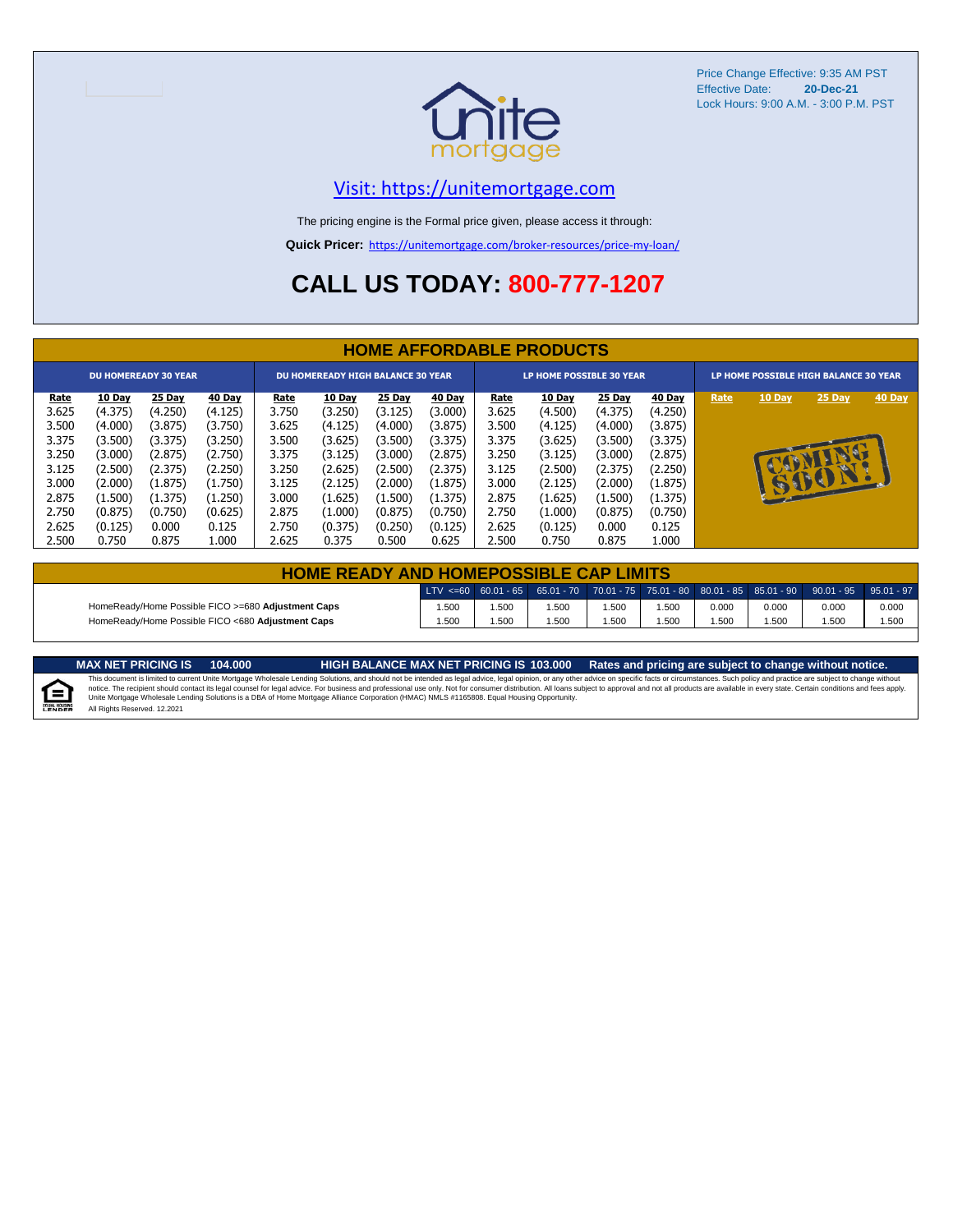

#### [V](https://unitemortgage.com/)isit: https://unitemortgage.com

The pricing engine is the Formal price given, please access it through:

**Quick Pricer:** [https://un](https://unitemortgage.com/broker-resources/price-my-loan/)itemortgage.com/broker-resources/price-my-loan/

### **CALL US TODAY: 800-777-1207**

| <b>CONVENTIONAL PRICING ADJUSTMENTS</b>                               |                                                                                        |                                   |                                                   |              |              |              |                    |              |                                                                                      |              |  |  |
|-----------------------------------------------------------------------|----------------------------------------------------------------------------------------|-----------------------------------|---------------------------------------------------|--------------|--------------|--------------|--------------------|--------------|--------------------------------------------------------------------------------------|--------------|--|--|
| Credit Score / LTV                                                    | Loan Terms > 15 years                                                                  | $LTV < =60$                       | $60.01 - 70$                                      | $70.01 - 75$ | $75.01 - 80$ | $80.01 - 85$ | $85.01 - 90$       | $90.01 - 95$ | $95.01 - 97$                                                                         | >97.00%      |  |  |
| $740+$                                                                |                                                                                        | 0.000                             | 0.250                                             | 0.250        | 0.500        | 0.250        | 0.250              | 0.250        | 0.750                                                                                | 0.750        |  |  |
| 720 - 739                                                             |                                                                                        | 0.000                             | 0.250                                             | 0.500        | 0.750        | 0.500        | 0.500              | 0.500        | 1.000                                                                                | 1.000        |  |  |
| 700 - 719                                                             |                                                                                        | 0.000                             | 0.500                                             | 1.000        | 1.250        | 1.000        | 1.000              | 1.000        | 1.500                                                                                | 1.500        |  |  |
| 680 - 699                                                             |                                                                                        | 0.000                             | 0.500                                             | 1.250        | 1.750        | 1.500        | 1.250              | 1.250        | 1.500                                                                                | 1.500        |  |  |
| 660 - 679                                                             |                                                                                        | 0.000                             | 1.000                                             | 2.250        | 2.750        | 2.750        | 2.250              | 2.250        | 2.250                                                                                | 2.250        |  |  |
| 640 - 659                                                             |                                                                                        | 0.500                             | 1.250                                             | 2.750        | 3.000        | 3.250        | 2.750              | 2.750        | 2.750                                                                                | 2.750        |  |  |
| 620-639                                                               |                                                                                        | 0.500                             | 1.500                                             | 3.000        | 3.000        | 3.250        | 3.250              | 3.250        | 3.500                                                                                | 3.500        |  |  |
|                                                                       | Cash Out (Ex. Student Loan Only) All Loan Terms. Cumulative with above adjust.         | $LTV \le 60$                      | $60.01 - 70$                                      | $70.01 - 75$ | $75.01 - 80$ |              |                    |              |                                                                                      |              |  |  |
| 740+                                                                  |                                                                                        | 0.375                             | 0.625                                             | 0.625        | 0.875        |              |                    |              |                                                                                      |              |  |  |
| 720 - 739                                                             |                                                                                        | 0.375                             | 1.000                                             | 1.000        | 1.125        |              |                    |              |                                                                                      |              |  |  |
| 700 - 719                                                             |                                                                                        | 0.375                             | 1.000                                             | 1.000        | 1.125        |              |                    |              |                                                                                      |              |  |  |
| 680 - 699                                                             |                                                                                        | 0.375                             | 1.125                                             | 1.125        | 1.750        |              |                    |              |                                                                                      |              |  |  |
| 660 - 679                                                             |                                                                                        | 0.625                             | 1.125                                             | 1.125        | 1.875        |              |                    |              |                                                                                      |              |  |  |
| 640 - 659                                                             |                                                                                        | 0.625                             | 1.625                                             | 1.625        | 2.625        |              |                    |              |                                                                                      |              |  |  |
| 620 - 639                                                             |                                                                                        | 0.625                             | 1.625                                             | 1.625        | 3.125        |              |                    |              |                                                                                      |              |  |  |
| Other Price Adjustments<br>All Loan Terms                             | Cumulative with above adjustments                                                      | $LTV \le 60$                      | $60.01 - 65$                                      | $65.01 - 70$ | $70.01 - 75$ | $75.01 - 80$ | $80.01 - 85$       | $85.01 - 90$ | $90.01 - 95$                                                                         | $95.01 - 97$ |  |  |
| High Balance Purchase and R/T Refinance                               |                                                                                        | 0.250                             | 0.250                                             | 0.250        | 0.250        | 0.250        | 0.250              | 0.250        | 0.250                                                                                | <b>NA</b>    |  |  |
| High Balance Cash-Out Refinance                                       |                                                                                        | 1.000                             | 1.000                                             | 1.000        | 1.000        | 1.000        | <b>NA</b>          | <b>NA</b>    | <b>NA</b>                                                                            | <b>NA</b>    |  |  |
| High Balance ARMs (Adjustment Based on CLTV)                          |                                                                                        | 0.750                             | 0.750                                             | 0.750        | 0.750        | 1.500        | 1.500              | 1.500        | 1.500                                                                                | <b>NA</b>    |  |  |
| <b>ARMs</b>                                                           |                                                                                        | 0.000                             | 0.000                                             | 0.000        | 0.000        | 0.000        | 0.000              | 0.000        | 0.250                                                                                | <b>NA</b>    |  |  |
| HomeReady/Home Possible FICO >=680 Adjustment Caps                    |                                                                                        | 1.500                             | 1.500                                             | 1.500        | 1.500        | 1.500        | 0.000              | 0.000        | 0.000                                                                                | 0.000        |  |  |
| HomeReady/Home Possible FICO <680 Adjustment Caps                     |                                                                                        | 1.500                             | 1.500                                             | 1.500        | 1.500        | 1.500        | 1.500              | 1.500        | 1.500                                                                                | 1.500        |  |  |
| <b>Investment Properties</b>                                          |                                                                                        | 2.125                             | 2.125                                             | 2.125        | 2.125        | 3.375        | 4.125              | <b>NA</b>    | <b>NA</b>                                                                            | <b>NA</b>    |  |  |
| Second Home                                                           |                                                                                        | 0.000                             | 0.000                                             | 0.000        | 0.000        | 0.000        | 0.000              | 0.250        | 5.000                                                                                | 5.000        |  |  |
| Manufactured home                                                     |                                                                                        | 0.500                             | 0.500                                             | 0.500        | 0.500        | 0.500        | 0.500              | 0.500        | 0.500                                                                                | 0.500        |  |  |
| 2-4 Unit Properties (3-4 unit max LTV is 75% (DU) and 80% (LP))       |                                                                                        | 1.000                             | 1.000                                             | 1.000        | 1.000        | 1.000        | 1.000              | <b>NA</b>    | <b>NA</b>                                                                            | <b>NA</b>    |  |  |
| Condos - Loan Terms > 15Y (does not apply to Detached building types) |                                                                                        | 0.000                             | 0.000                                             | 0.000        | 0.000        | 0.750        | 0.750              | 0.750        | 0.750                                                                                | 0.750        |  |  |
|                                                                       | Escrow Waiver (LTV >80% not available in NM, LTV >90% does not apply to HB Nationwide) | 0.000                             | 0.000                                             | 0.000        | 0.000        | 0.000        | 0.000              | 0.000        | 0.000                                                                                | <b>NA</b>    |  |  |
| UW Waiver Fee (ALL LTV) - based on loan size                          |                                                                                        |                                   |                                                   |              |              |              |                    |              |                                                                                      |              |  |  |
|                                                                       |                                                                                        |                                   |                                                   |              |              |              |                    |              |                                                                                      |              |  |  |
|                                                                       | <b>ALL SUBORDINATE FINANCING .375%</b>                                                 |                                   |                                                   |              |              |              |                    |              |                                                                                      |              |  |  |
| <b>LTV Range</b>                                                      | <b>CLTV Range</b>                                                                      |                                   | Credit Score < 720                                |              |              |              | Credit Score > 720 |              |                                                                                      |              |  |  |
| $\leq 65.00\%$                                                        | 80.01% - 95.00%                                                                        |                                   | 0.500                                             |              |              |              | 0.250              |              |                                                                                      |              |  |  |
| 65.01% - 75.00%                                                       | $80.01\% - 95.00\%$                                                                    |                                   | 0.750                                             |              |              |              | 0.500              |              |                                                                                      |              |  |  |
| 75.01% - 95.00%                                                       | $90.01\% - 95.00\%$                                                                    |                                   | 1.000                                             |              |              |              | 0.750              |              |                                                                                      |              |  |  |
| 75.01% - 90.00%                                                       | 76.01% - 90.00%                                                                        |                                   | 1.000                                             |              |              |              | 0.750              |              |                                                                                      |              |  |  |
| ≤ 95.00%                                                              | 95.01% - 97.00%                                                                        |                                   | 1.500                                             |              |              |              | 1.500              |              |                                                                                      |              |  |  |
|                                                                       | <b>LOCK EXTENSIONS - RELOCKS - OTHER CHANGES</b>                                       |                                   |                                                   |              |              |              |                    |              |                                                                                      |              |  |  |
|                                                                       |                                                                                        |                                   |                                                   |              |              |              |                    |              |                                                                                      |              |  |  |
|                                                                       |                                                                                        |                                   | <b>Lock Extensions:</b>                           |              |              |              |                    |              |                                                                                      |              |  |  |
| 1-4 days                                                              | .03 / day                                                                              |                                   |                                                   |              |              |              |                    |              |                                                                                      |              |  |  |
| 5 days                                                                | 0.125                                                                                  |                                   |                                                   |              |              |              |                    |              | 10 Day Lock Expires: 12/30/21                                                        |              |  |  |
| 7 days                                                                | 0.187<br>0.250                                                                         |                                   |                                                   |              |              |              |                    |              | 25 Day Lock Expires:                                                                 | 01/14/22     |  |  |
| 10 days                                                               | 0.375                                                                                  |                                   |                                                   |              |              |              |                    |              | 40 Day Lock Expires: 01/29/22                                                        |              |  |  |
| 15 days<br><b>Relocks:</b>                                            | <b>Other Changes:</b>                                                                  |                                   |                                                   |              |              |              |                    |              |                                                                                      |              |  |  |
| Worse Case pricing plus additional .250 hit                           | Loan Program                                                                           |                                   | Worse Case if moving into different delivery type |              |              |              |                    |              |                                                                                      |              |  |  |
|                                                                       | Rate Change                                                                            | Not subject to worse case pricing |                                                   |              |              |              |                    |              |                                                                                      |              |  |  |
|                                                                       |                                                                                        |                                   |                                                   |              |              |              |                    |              | Locks expiring on a non business day are<br>good through the following business day. |              |  |  |

APOR: 15/20 YR.: 2.500% 1 YR CMT: 0.120% **MAX NET PRICING IS 104.000 Rates and prices are subject to change without notice.** 25/30 YR.: 2.960% 1 YR Libor: 0.360% This document is limited to current Unite Mortgage Wholesale Lending Solutions, and should not be intended as legal advice, legal opinion, or any other advice on specific facts or circumstances. Such policy and practice ar  $\equiv$ **EQUAL HOUSING** All Rights Reserved. 12.2021